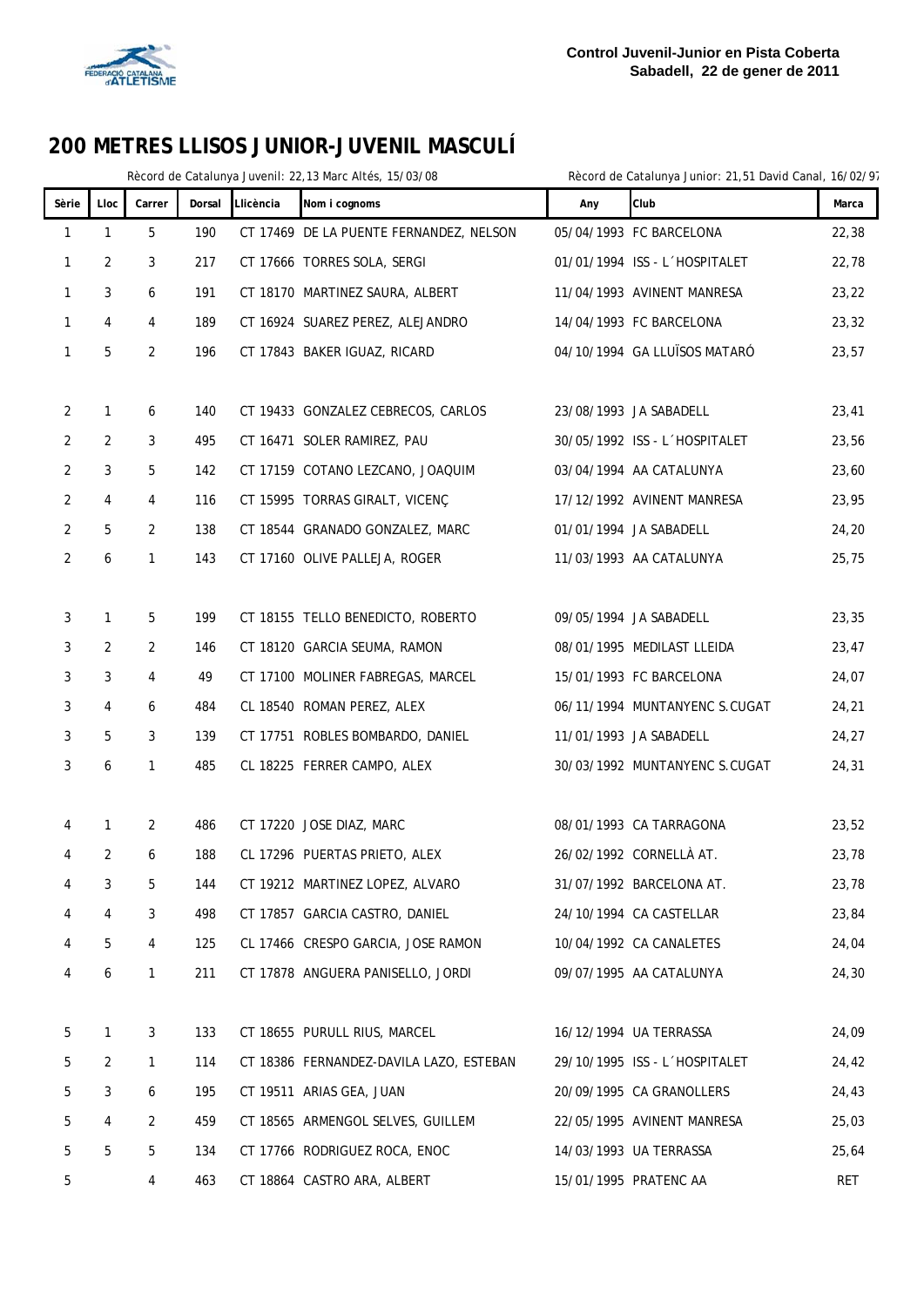

|                |      |                |        |           | Rècord de Catalunya Juvenil: 22,13 Marc Altés, 15/03/08 |                      | Rècord de Catalunya Junior: 21,51 David Canal, 16/02/97 |        |
|----------------|------|----------------|--------|-----------|---------------------------------------------------------|----------------------|---------------------------------------------------------|--------|
| Sèrie          | Lloc | Carrer         | Dorsal | Llicència | Nom i cognoms                                           | Any                  | Club                                                    | Marca  |
| 6              | 1    | 6              | 225    |           | CT 17818 DOMINGO AZON, CARLOS                           |                      | 08/01/1994 ISS - L'HOSPITALET                           | 24,07  |
| 6              | 2    | 2              | 127    |           | CT 19368 MEGINO GADIAZA, ALBERTO                        |                      | 20/10/1995 FC BARCELONA                                 | 24,39  |
| 6              | 3    | $\mathbf{1}$   | 480    |           | CT 19449 FLORENZA NOVIALS, MARC                         |                      | 16/03/1995 UA TERRASSA                                  | 24,56  |
| 6              | 4    | 5              | 183    |           | CL 18767 BOIXADOS MARTINEZ, MARC                        | 08/05/1994 CA VIC    |                                                         | 24,82  |
| 6              | 5    | 4              | 115    |           | CT 19229 PEÑA DIAZ, SERGIO                              | 20/10/1994 CA OLESA  |                                                         | 25,06  |
| 6              | 6    | 3              | 148    |           | CL 18530 MARTINEZ AGUILAR, RUBEN                        |                      | 27/04/1994 CE VILANOVA                                  | 25,28  |
|                |      |                |        |           |                                                         |                      |                                                         |        |
| 7              | 1    | 4              | 112    |           | CT 18110 AIZPUN GARRIDO, JON IKER                       |                      | 25/03/1993 GIRONA C.BRAVA-CAP                           | 24,34  |
| $\overline{7}$ | 2    | 5              | 182    |           | CT 18537 BERRAL NAVARRO, MARIO                          |                      | 16/01/1994 UGE BADALONA                                 | 24,34  |
| $\overline{7}$ | 4    | 2              | 220    |           | CT 18708 FUENTES REVILLA, EDUARDO                       |                      | 01/11/1993 AA CATALUNYA                                 | 24,43  |
| 7              | 5    | $\mathbf{1}$   | 209    |           | CT 19105 CAMPINS ESCUDERO, JOSEP                        |                      | 05/04/1994 CA MONTORNÈS                                 | 24,89  |
| 7              | 5    | 3              | 113    |           | CT 17850 DURAN SIDERA, ADRIA                            |                      | 09/02/1994 GIRONA C.BRAVA-CAP                           | 24,98  |
| $\overline{7}$ | 6    | 6              | 122    |           | CT 17678 SANCHEZ SANCHEZ, ISAAC                         | 07/01/1993 UA RUBÍ   |                                                         | 25,42  |
|                |      |                |        |           |                                                         |                      |                                                         |        |
| 8              | 1    | 1              | 150    |           | CL 18976 BAÑOS CASTELLO, NIL                            |                      | 31/03/1994 CE VILANOVA                                  | 24,93  |
| 8              | 2    | 4              | 215    |           | CL 18137 GAMERO IGUAL, MARC                             |                      | 25/02/1993 CA CASTELLAR                                 | 25, 13 |
| 8              | 3    | 2              | 194    |           | CT 17896 PEDROL VILA, ARNAU                             |                      | 03/12/1995 AE MOLINS 2000                               | 25,20  |
| 8              | 4    | 3              | 185    |           | CL 18902 CUMERAS KHAN, JOSEP                            | 26/06/1994 CA VIC    |                                                         | 25,24  |
| 8              | 5    | 6              | 213    |           | CT 18686 VALLES PUIG, NIL                               |                      | 24/01/1994 JA SABADELL                                  | 25,71  |
| 8              |      | 5              | 129    |           | CL 19019 EGEA AMORIN, JOAN                              |                      | 23/07/1993 GA LLUÏSOS MATARÓ                            | RET.   |
|                |      |                |        |           |                                                         |                      |                                                         |        |
| 9              | 1    | 5              | 186    |           | CL 19399 CASTELLS JEREZ, DAVID                          |                      | 08/02/1994 UGE BADALONA                                 | 24,90  |
| 9              | 2    | 6              | 467    |           | CT 19612 BELLISCO CASTELLANOS, MARC                     |                      | 29/09/1995 ISS - L'HOSPITALET                           | 25,18  |
| 9              | 3    | 3              | 197    |           | CT 18684 UREÑA GOMEZ, DAVID                             |                      | 06/11/1995 AA CATALUNYA                                 | 25,46  |
| 9              | 4    | $\mathbf{1}$   | 128    |           | CT 19120 VIDAL IBAÑEZ, SEBASTIAN                        |                      | 20/05/1995 MEDILAST LLEIDA                              | 25,61  |
| 9              | 5    | 2              | 141    |           | CT 19706 SERRANO DEULONDER, RAMON                       |                      | 24/10/1995 FC BARCELONA                                 | 25,67  |
| 9              | 6    | 4              | 490    |           | CT 17308 SANZ LOPEZ, VICTOR                             |                      | 03/09/1992 CE UNIVERSITARI                              | 25,80  |
|                |      |                |        |           |                                                         |                      |                                                         |        |
| $10$           | 1    | 6              | 476    |           | CT 18871 RUIZ CAPARROS, GERARD                          |                      | 07/06/1995 CA MONTORNÈS                                 | 25,31  |
| 10             | 2    | $\overline{2}$ | 120    |           | CL 19849 ESPINOSA CASAJOANA, ADRIA                      | 04/03/1995 CA MOLLET |                                                         | 25,39  |
| 10             | 3    | $\mathbf{1}$   | 210    |           | CL 18939 FERNANDEZ SAGRERA, FRANCESC                    |                      | 20/04/1994 CA CASTELLAR                                 | 25,48  |
| 10             | 4    | 4              | 4700   |           | CL 19719 MARTIN SANTORO, DANIEL                         |                      | 11/11/1995 UA TERRASSA                                  | 25,55  |
| 10             | 5    | 3              | 184    |           | CL 17990 PESSARRODONA SILVESTRE, ALBERT                 | 03/05/1993 CA VIC    |                                                         | 25,69  |
| 10             | 6    | 5              | 198    |           | CT 18744 CERDA OLIVA, HECTOR                            |                      | 30/05/1994 JA SABADELL                                  | 26,16  |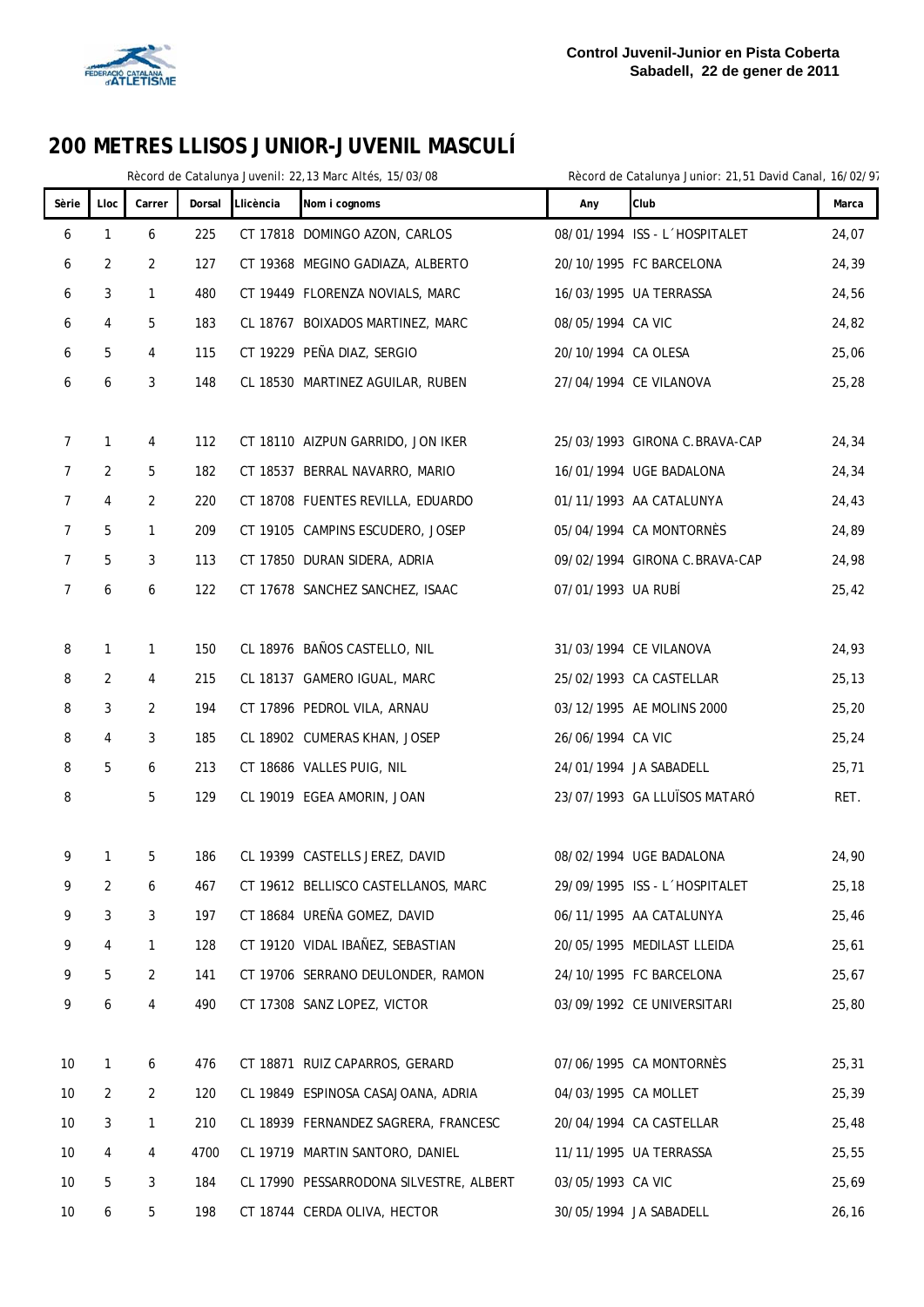

|       |              | Rècord de Catalunya Juvenil: 22,13 Marc Altés, 15/03/08 |        | Rècord de Catalunya Junior: 21,51 David Canal, 16/02/97 |                                        |                    |                                |        |
|-------|--------------|---------------------------------------------------------|--------|---------------------------------------------------------|----------------------------------------|--------------------|--------------------------------|--------|
| Sèrie | Lloc         | Carrer                                                  | Dorsal | Llicència                                               | Nom i cognoms                          | Any                | Club                           | Marca  |
| 11    | 1            | 4                                                       | 481    |                                                         | CT 18762 BENITO GUASCH, DAVID          | 05/03/1995 CA VIC  |                                | 25,26  |
| 11    | 2            | 2                                                       | 488    |                                                         | CT 17165 EL BOUSSETTAOUI, MOHAMED      |                    | 31/05/1992 GIRONA C.BRAVA-CAP  | 25,43  |
| 11    | 3            | 3                                                       | 121    |                                                         | CL 19400 GONZALEZ GIMENO, GUILLEN      |                    | 07/07/1994 UGE BADALONA        | 26, 20 |
| 11    | 4            | 6                                                       | 192    |                                                         | CT 17910 TUELLS MORALES, MANEL         |                    | 03/07/1993 AE MOLINS 2000      | 26, 22 |
| 11    | 5            | $\mathbf{1}$                                            | 123    |                                                         | CL 19027 GUERRERO HERNANDEZ, ENRIQUE   | 01/12/1994 UA RUBÍ |                                | 26,75  |
| 11    |              | 5                                                       | 477    |                                                         | CT 18869 MARTOS JIMENEZ, ALEJANDRO     |                    | 12/09/1994 CA MONTORNÈS        | N.P.   |
|       |              |                                                         |        |                                                         |                                        |                    |                                |        |
| 12    | $\mathbf{1}$ | 4                                                       | 149    |                                                         | CT 18783 ERICSSON NAVARRO, MARC        |                    | 28/07/1995 AA CATALUNYA        | 25,71  |
| 12    | 2            | 5                                                       | 454    |                                                         | CT 18848 ARCAS RIVAS, SAMUEL           |                    | 28/10/1994 UA BARBERÀ          | 26, 14 |
| 12    | 3            | 2                                                       | 469    |                                                         | CT 19592 DONAIRE OLANDA, TYRONE        |                    | 04/11/1995 PRATENC AA          | 26,73  |
| 12    | 4            | 6                                                       | 147    |                                                         | CL 19173 ALBEA CASTELL, ERIC           |                    | 28/07/1994 CE VILANOVA         | 26,74  |
| 12    | 5            | 1                                                       | 208    |                                                         | CT 19774 SARRATE GARCIA, JOSEP         |                    | 04/02/1994 CA MONTORNÈS        | 28,08  |
| 12    |              | 3                                                       | 468    |                                                         | CL 19764 GOMEZ PINTADO GUTIERREZ, HUGO |                    | 25/08/1995 PRATENC AA          | RET.   |
|       |              |                                                         |        |                                                         |                                        |                    |                                |        |
| 13    | 1            | 1                                                       | 471    |                                                         | CT 20145 MAURI FLORES, AARON           |                    | 30/01/1994 AA CATALUNYA        | 23,94  |
| 13    | 2            | 4                                                       | 458    |                                                         | CT 18487 FUENTES RODRIGUEZ, JUAN       |                    | 17/05/1995 CORNELLÀ AT.        | 24,61  |
| 13    | 3            | 3                                                       | 465    |                                                         | CT 17832 SIRIA JELVEZ, ERIK            |                    | 20/12/1994 AA CATALUNYA        | 25,43  |
| 13    | 4            | 2                                                       | 466    |                                                         | CT 20203 FERRANDO RAVELLA, JOAN        |                    | 15/04/1992 AA CATALUNYA        | 25,67  |
| 13    | 5            | 5                                                       | 135    |                                                         | CL 17324 MELER GAYA, ISAAC             |                    | 23/02/1992 UA TERRASSA         | 27,97  |
| 13    | 6            | 6                                                       | 494    |                                                         | CL 18316 RUIZ DRISSI, SAMIR            |                    | 26/03/1993 UA BARBERÀ          | 28,14  |
|       |              |                                                         |        |                                                         |                                        |                    |                                |        |
| 14    | $\mathbf{1}$ | 5                                                       | 45     |                                                         | CT 19178 PRADA DE GENOVER, PAU         |                    | 16/03/1993 GIRONA C.BRAVA-CAP  | 24,77  |
| 14    | 2            | 1                                                       | 131    |                                                         | CL 17256 GONZALEZ ALBALA, IVAN         |                    | 24/06/1992 UA TERRASSA         | 25,43  |
| 14    | 3            | $\overline{2}$                                          | 130    |                                                         | CL 20199 MONTERO FERNANDEZ, ORIOL      |                    | 30/01/1994 GA LLUÏSOS MATARÓ   | 25,83  |
| 14    | 4            | 4                                                       | 124    |                                                         | CT 18511 ROCA CARBONELL, MARÇAL        |                    | 18/05/1995 CE UNIVERSITARI     | 26, 10 |
| 14    | 5            | 3                                                       | 126    |                                                         | CL 19711 LAMBINICIO DE CASTRO, JEROME  |                    | 16/10/1995 FC BARCELONA        | 26,77  |
|       |              |                                                         |        |                                                         |                                        |                    |                                |        |
| 15    | 1            | 5                                                       | 132    |                                                         | CL 19203 HOMDEDEU CORTES, JOAN         |                    | 09/03/1994 MEDILAST LLEIDA     | 25,64  |
| 15    | 2            | 6                                                       | 145    |                                                         | CL 19625 RODRIGUEZ VIGIL, ALVARO       | 05/05/1995 CA GAVÀ |                                | 25,87  |
| 15    | 3            | 1                                                       | 214    |                                                         | CT 19434 CASAS FERRE, ARNAU            |                    | 22/02/1994 JA SABADELL         | 26,61  |
| 15    | 4            | 4                                                       | 187    |                                                         | CL 19162 DE LAS HERAS VILA, VICTOR     |                    | 06/09/1994 SERRA MARINA ALELLA | 26,84  |
| 15    | 5            | 3                                                       | 193    |                                                         | CL 20046 CARBAJO ROIG, FERRAN          |                    | 01/03/1993 AE MOLINS 2000      | 27,11  |
| 15    | 6            | $\overline{2}$                                          | 218    |                                                         | CL 20077 MORENO MARTINEZ, VICTOR       |                    | 12/05/1994 CA CASTELLAR        | 29,96  |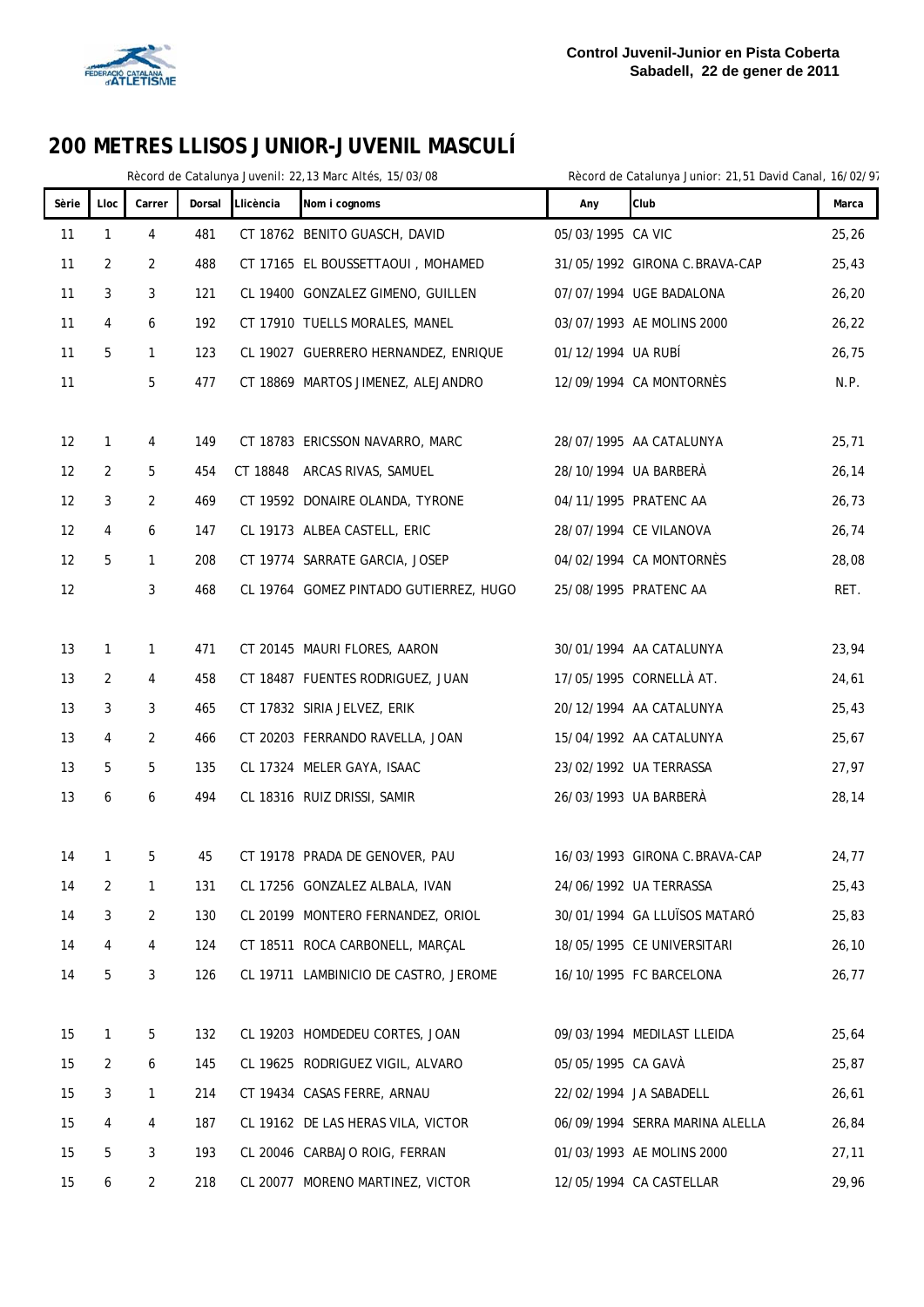

I

#### **800 METRES LLISOS JUNIOR-JUVENIL MASCULÍ**

Rècord de Catalunya Juvenil: 1,52,3 Antonio Fernandez, 21/01/78 Rècord de Cat, Junior: 1,52,1 Antonio Fernandez 02/02/80

| 27/12/1994 AA CATALUNYA<br>1,59,84<br>1<br>1<br>4<br>289<br>CT 18406 GARCIA ARDIACA, DANIEL ABATE<br>2<br>6<br>284<br>CT 17657 LAFIGUERA FELIPO, ORIOL<br>10/06/1994 FC BARCELONA<br>2,01,48<br>$\mathbf{1}$<br>5<br>237<br>CL 19167 AZANAY, MOHAMED<br>1<br>3<br>23/08/1994 CA VIC<br>2,04,12<br>4<br>3<br>240<br>CT 16916 SIVILL OLLER, ERIC<br>31/05/1993 ISS - L'HOSPITALET<br>2,05,39<br>1<br>5<br>$\mathbf{1}$<br>461<br>CL 19820<br>MANTA MARZO, ALEJANDRO<br>22/03/1995 AAE ESCOLA TREBALL<br>2,05,46<br>1<br>6<br>6<br>241<br>CT 18639 JORCANO DEL CERRO, ELOI<br>06/09/1993 CA VILAFRANCA<br>2,05,63<br>1<br>2<br>CT 19389 ESCODA ESCOFET, ALEX<br>09/04/1995 CA VILAFRANCA<br>RET.<br>1<br>117<br>RET.<br>4<br>261<br>CT 18506 PUJOLRAS FRIGOLA, ANIOL<br>07/04/1994 CA LLORET-LA SELVA<br>$\mathbf{1}$<br>251<br>CT 18672 GIL OCAÑA, EUGENI<br>05/09/1994 CA GRANOLLERS<br>2,03,64<br>2<br>$\mathbf{1}$<br>1<br>04/10/1993 CA VIC<br>2<br>2<br>6<br>238<br>CL 17994 MORENO MARTIN, ANDREU<br>2,04,43<br>2<br>3<br>4<br>222<br>CT 18505 GARCIA VIVO, VICTOR<br>27/11/1994 GA LLUISOS MATARO<br>2,04,48<br>4<br>5<br>2<br>228<br>CT 18443 CHENTOUF KRICHI, MORAD<br>18/02/1993 ISS - L'HOSPITALET<br>2,04,78<br>286<br>2<br>5<br>2<br>CT 18513 BOU TORRERO, POL<br>16/03/1995 CE UNIVERSITARI<br>2,04,82<br>6<br>224<br>18/01/1992 GA LLUÏSOS MATARÓ<br>2<br>6<br>CL 19475 REULL DOMENECH, ERIC<br>2,06,00<br>2<br>2<br>7<br>242<br>CL 20027 ORTIGOSA CLAVERIA, ALBERT<br>05/03/1994 CA CASTELLAR<br>2,07,58<br>219<br>2<br>8<br>3<br>CT 19584 ESCOLANO ANDRES, GERMAN<br>02/02/1995 CA CASTELLAR<br>2,08,79<br>2<br>9<br>285<br>CT 16875 SANS NARBONA, JOSEP<br>19/10/1992 AVINENT MANRESA<br>4<br>2,11,04<br>258<br>3<br>$\mathbf{1}$<br>6<br>CL 19854 ROBLES MARTIN, JORDI<br>31/07/1995 BARCELONA AT.<br>2,09,68<br>5<br>3<br>2<br>263<br>CL 16879 LINARES PARAREDA, RAMON<br>06/07/1992 CA LLORET-LA SELVA<br>2,12,22<br>3<br>2,13,22<br>3<br>4<br>229<br>CT 18787 VALVERDE LAHIGUERA, JOAN<br>03/01/1995 ISS - L'HOSPITALET<br>3<br>4<br>3<br>252<br>CL 19715 ORTEGA MARTINEZ, HECTOR<br>16/01/1995 UA TERRASSA<br>2,13,45<br>3<br>5<br>2<br>239<br>15/08/1994 CA GAVÀ<br>CL 19114 MASIP ALTIMIRAS, MARC<br>2,14,75<br>253<br>CT 17897 SISQUELLA ANDRES, JOAN<br>19/12/1995 ISS - L'HOSPITALET<br>2, 17, 92<br>3<br>6<br>6<br>3<br>243<br>CT 19973 SANZ LOPEZ, DANIEL<br>07/10/1995 CE UNIVERSITARI<br>2,18,83<br>7<br>4<br>223<br>2,19,62<br>3<br>8<br>2<br>CL 20070 REY RUIZ, CARLOS<br>11/02/1995 GA LLUÏSOS MATARÓ<br>3<br>9<br>$\mathbf{1}$<br>262<br>CL 19869 ROJAS COSTA, MIQUEL<br>25/12/1995 CA CASTELLAR<br>2,23,33<br>283<br>CT 19638 GARCIA MARTINEZ, FERRAN XAVIER<br>16/08/1995 RIPOLLET UA<br>2,12,56<br>1<br>6<br>4<br>2<br>$\mathbf{1}$<br>250<br>CL 19772 CODORNIU HARO, PAU<br>26/06/1995 CA VILAFRANCA<br>2, 13, 35<br>4<br>3<br>2<br>244<br>CL 19080 ARGILES MOR, GERARD<br>20/07/1994 CA CANALETES<br>2,14,26<br>4<br>CT 19573 RIERA SOLA, GERARD<br>11/07/1995 ISS - L'HOSPITALET<br>4<br>4<br>259<br>2,16,26<br>4<br>5<br>3<br>226<br>CL 19337 GONZALEZ SILVA, JAIME<br>12/01/1994 CORNELLA AT.<br>2,23,25<br>4<br>CT 18770 BAYEN GARRIGA, POL<br>6<br>2<br>227<br>08/11/1995 AA CATALUNYA<br>2,23,32<br>4<br>7<br>256<br>CL 19117 SARRA FERRER, MARTI<br>28/11/1994 CA CAMBRILS<br>2,26,18<br>4<br>6<br>8<br>4<br>221<br>CT 19147 HASSEB CHAID, SOUFIAN<br>28/11/1995 JA SABADELL<br>2,31,24<br>4 | Sèrie | Lloc | Carrer | Dorsal | Llicència | Nom i cognoms | Any | Club | Marca |
|--------------------------------------------------------------------------------------------------------------------------------------------------------------------------------------------------------------------------------------------------------------------------------------------------------------------------------------------------------------------------------------------------------------------------------------------------------------------------------------------------------------------------------------------------------------------------------------------------------------------------------------------------------------------------------------------------------------------------------------------------------------------------------------------------------------------------------------------------------------------------------------------------------------------------------------------------------------------------------------------------------------------------------------------------------------------------------------------------------------------------------------------------------------------------------------------------------------------------------------------------------------------------------------------------------------------------------------------------------------------------------------------------------------------------------------------------------------------------------------------------------------------------------------------------------------------------------------------------------------------------------------------------------------------------------------------------------------------------------------------------------------------------------------------------------------------------------------------------------------------------------------------------------------------------------------------------------------------------------------------------------------------------------------------------------------------------------------------------------------------------------------------------------------------------------------------------------------------------------------------------------------------------------------------------------------------------------------------------------------------------------------------------------------------------------------------------------------------------------------------------------------------------------------------------------------------------------------------------------------------------------------------------------------------------------------------------------------------------------------------------------------------------------------------------------------------------------------------------------------------------------------------------------------------------------------------------------------------------------------------------------------------------------------------------------------------------------------------------------------------------------------------------------------------------------------------------------------------------------------------------------------------------------------------------------------------------------------------------------------------------------------------------------------------------------------------|-------|------|--------|--------|-----------|---------------|-----|------|-------|
|                                                                                                                                                                                                                                                                                                                                                                                                                                                                                                                                                                                                                                                                                                                                                                                                                                                                                                                                                                                                                                                                                                                                                                                                                                                                                                                                                                                                                                                                                                                                                                                                                                                                                                                                                                                                                                                                                                                                                                                                                                                                                                                                                                                                                                                                                                                                                                                                                                                                                                                                                                                                                                                                                                                                                                                                                                                                                                                                                                                                                                                                                                                                                                                                                                                                                                                                                                                                                                            |       |      |        |        |           |               |     |      |       |
|                                                                                                                                                                                                                                                                                                                                                                                                                                                                                                                                                                                                                                                                                                                                                                                                                                                                                                                                                                                                                                                                                                                                                                                                                                                                                                                                                                                                                                                                                                                                                                                                                                                                                                                                                                                                                                                                                                                                                                                                                                                                                                                                                                                                                                                                                                                                                                                                                                                                                                                                                                                                                                                                                                                                                                                                                                                                                                                                                                                                                                                                                                                                                                                                                                                                                                                                                                                                                                            |       |      |        |        |           |               |     |      |       |
|                                                                                                                                                                                                                                                                                                                                                                                                                                                                                                                                                                                                                                                                                                                                                                                                                                                                                                                                                                                                                                                                                                                                                                                                                                                                                                                                                                                                                                                                                                                                                                                                                                                                                                                                                                                                                                                                                                                                                                                                                                                                                                                                                                                                                                                                                                                                                                                                                                                                                                                                                                                                                                                                                                                                                                                                                                                                                                                                                                                                                                                                                                                                                                                                                                                                                                                                                                                                                                            |       |      |        |        |           |               |     |      |       |
|                                                                                                                                                                                                                                                                                                                                                                                                                                                                                                                                                                                                                                                                                                                                                                                                                                                                                                                                                                                                                                                                                                                                                                                                                                                                                                                                                                                                                                                                                                                                                                                                                                                                                                                                                                                                                                                                                                                                                                                                                                                                                                                                                                                                                                                                                                                                                                                                                                                                                                                                                                                                                                                                                                                                                                                                                                                                                                                                                                                                                                                                                                                                                                                                                                                                                                                                                                                                                                            |       |      |        |        |           |               |     |      |       |
|                                                                                                                                                                                                                                                                                                                                                                                                                                                                                                                                                                                                                                                                                                                                                                                                                                                                                                                                                                                                                                                                                                                                                                                                                                                                                                                                                                                                                                                                                                                                                                                                                                                                                                                                                                                                                                                                                                                                                                                                                                                                                                                                                                                                                                                                                                                                                                                                                                                                                                                                                                                                                                                                                                                                                                                                                                                                                                                                                                                                                                                                                                                                                                                                                                                                                                                                                                                                                                            |       |      |        |        |           |               |     |      |       |
|                                                                                                                                                                                                                                                                                                                                                                                                                                                                                                                                                                                                                                                                                                                                                                                                                                                                                                                                                                                                                                                                                                                                                                                                                                                                                                                                                                                                                                                                                                                                                                                                                                                                                                                                                                                                                                                                                                                                                                                                                                                                                                                                                                                                                                                                                                                                                                                                                                                                                                                                                                                                                                                                                                                                                                                                                                                                                                                                                                                                                                                                                                                                                                                                                                                                                                                                                                                                                                            |       |      |        |        |           |               |     |      |       |
|                                                                                                                                                                                                                                                                                                                                                                                                                                                                                                                                                                                                                                                                                                                                                                                                                                                                                                                                                                                                                                                                                                                                                                                                                                                                                                                                                                                                                                                                                                                                                                                                                                                                                                                                                                                                                                                                                                                                                                                                                                                                                                                                                                                                                                                                                                                                                                                                                                                                                                                                                                                                                                                                                                                                                                                                                                                                                                                                                                                                                                                                                                                                                                                                                                                                                                                                                                                                                                            |       |      |        |        |           |               |     |      |       |
|                                                                                                                                                                                                                                                                                                                                                                                                                                                                                                                                                                                                                                                                                                                                                                                                                                                                                                                                                                                                                                                                                                                                                                                                                                                                                                                                                                                                                                                                                                                                                                                                                                                                                                                                                                                                                                                                                                                                                                                                                                                                                                                                                                                                                                                                                                                                                                                                                                                                                                                                                                                                                                                                                                                                                                                                                                                                                                                                                                                                                                                                                                                                                                                                                                                                                                                                                                                                                                            |       |      |        |        |           |               |     |      |       |
|                                                                                                                                                                                                                                                                                                                                                                                                                                                                                                                                                                                                                                                                                                                                                                                                                                                                                                                                                                                                                                                                                                                                                                                                                                                                                                                                                                                                                                                                                                                                                                                                                                                                                                                                                                                                                                                                                                                                                                                                                                                                                                                                                                                                                                                                                                                                                                                                                                                                                                                                                                                                                                                                                                                                                                                                                                                                                                                                                                                                                                                                                                                                                                                                                                                                                                                                                                                                                                            |       |      |        |        |           |               |     |      |       |
|                                                                                                                                                                                                                                                                                                                                                                                                                                                                                                                                                                                                                                                                                                                                                                                                                                                                                                                                                                                                                                                                                                                                                                                                                                                                                                                                                                                                                                                                                                                                                                                                                                                                                                                                                                                                                                                                                                                                                                                                                                                                                                                                                                                                                                                                                                                                                                                                                                                                                                                                                                                                                                                                                                                                                                                                                                                                                                                                                                                                                                                                                                                                                                                                                                                                                                                                                                                                                                            |       |      |        |        |           |               |     |      |       |
|                                                                                                                                                                                                                                                                                                                                                                                                                                                                                                                                                                                                                                                                                                                                                                                                                                                                                                                                                                                                                                                                                                                                                                                                                                                                                                                                                                                                                                                                                                                                                                                                                                                                                                                                                                                                                                                                                                                                                                                                                                                                                                                                                                                                                                                                                                                                                                                                                                                                                                                                                                                                                                                                                                                                                                                                                                                                                                                                                                                                                                                                                                                                                                                                                                                                                                                                                                                                                                            |       |      |        |        |           |               |     |      |       |
|                                                                                                                                                                                                                                                                                                                                                                                                                                                                                                                                                                                                                                                                                                                                                                                                                                                                                                                                                                                                                                                                                                                                                                                                                                                                                                                                                                                                                                                                                                                                                                                                                                                                                                                                                                                                                                                                                                                                                                                                                                                                                                                                                                                                                                                                                                                                                                                                                                                                                                                                                                                                                                                                                                                                                                                                                                                                                                                                                                                                                                                                                                                                                                                                                                                                                                                                                                                                                                            |       |      |        |        |           |               |     |      |       |
|                                                                                                                                                                                                                                                                                                                                                                                                                                                                                                                                                                                                                                                                                                                                                                                                                                                                                                                                                                                                                                                                                                                                                                                                                                                                                                                                                                                                                                                                                                                                                                                                                                                                                                                                                                                                                                                                                                                                                                                                                                                                                                                                                                                                                                                                                                                                                                                                                                                                                                                                                                                                                                                                                                                                                                                                                                                                                                                                                                                                                                                                                                                                                                                                                                                                                                                                                                                                                                            |       |      |        |        |           |               |     |      |       |
|                                                                                                                                                                                                                                                                                                                                                                                                                                                                                                                                                                                                                                                                                                                                                                                                                                                                                                                                                                                                                                                                                                                                                                                                                                                                                                                                                                                                                                                                                                                                                                                                                                                                                                                                                                                                                                                                                                                                                                                                                                                                                                                                                                                                                                                                                                                                                                                                                                                                                                                                                                                                                                                                                                                                                                                                                                                                                                                                                                                                                                                                                                                                                                                                                                                                                                                                                                                                                                            |       |      |        |        |           |               |     |      |       |
|                                                                                                                                                                                                                                                                                                                                                                                                                                                                                                                                                                                                                                                                                                                                                                                                                                                                                                                                                                                                                                                                                                                                                                                                                                                                                                                                                                                                                                                                                                                                                                                                                                                                                                                                                                                                                                                                                                                                                                                                                                                                                                                                                                                                                                                                                                                                                                                                                                                                                                                                                                                                                                                                                                                                                                                                                                                                                                                                                                                                                                                                                                                                                                                                                                                                                                                                                                                                                                            |       |      |        |        |           |               |     |      |       |
|                                                                                                                                                                                                                                                                                                                                                                                                                                                                                                                                                                                                                                                                                                                                                                                                                                                                                                                                                                                                                                                                                                                                                                                                                                                                                                                                                                                                                                                                                                                                                                                                                                                                                                                                                                                                                                                                                                                                                                                                                                                                                                                                                                                                                                                                                                                                                                                                                                                                                                                                                                                                                                                                                                                                                                                                                                                                                                                                                                                                                                                                                                                                                                                                                                                                                                                                                                                                                                            |       |      |        |        |           |               |     |      |       |
|                                                                                                                                                                                                                                                                                                                                                                                                                                                                                                                                                                                                                                                                                                                                                                                                                                                                                                                                                                                                                                                                                                                                                                                                                                                                                                                                                                                                                                                                                                                                                                                                                                                                                                                                                                                                                                                                                                                                                                                                                                                                                                                                                                                                                                                                                                                                                                                                                                                                                                                                                                                                                                                                                                                                                                                                                                                                                                                                                                                                                                                                                                                                                                                                                                                                                                                                                                                                                                            |       |      |        |        |           |               |     |      |       |
|                                                                                                                                                                                                                                                                                                                                                                                                                                                                                                                                                                                                                                                                                                                                                                                                                                                                                                                                                                                                                                                                                                                                                                                                                                                                                                                                                                                                                                                                                                                                                                                                                                                                                                                                                                                                                                                                                                                                                                                                                                                                                                                                                                                                                                                                                                                                                                                                                                                                                                                                                                                                                                                                                                                                                                                                                                                                                                                                                                                                                                                                                                                                                                                                                                                                                                                                                                                                                                            |       |      |        |        |           |               |     |      |       |
|                                                                                                                                                                                                                                                                                                                                                                                                                                                                                                                                                                                                                                                                                                                                                                                                                                                                                                                                                                                                                                                                                                                                                                                                                                                                                                                                                                                                                                                                                                                                                                                                                                                                                                                                                                                                                                                                                                                                                                                                                                                                                                                                                                                                                                                                                                                                                                                                                                                                                                                                                                                                                                                                                                                                                                                                                                                                                                                                                                                                                                                                                                                                                                                                                                                                                                                                                                                                                                            |       |      |        |        |           |               |     |      |       |
|                                                                                                                                                                                                                                                                                                                                                                                                                                                                                                                                                                                                                                                                                                                                                                                                                                                                                                                                                                                                                                                                                                                                                                                                                                                                                                                                                                                                                                                                                                                                                                                                                                                                                                                                                                                                                                                                                                                                                                                                                                                                                                                                                                                                                                                                                                                                                                                                                                                                                                                                                                                                                                                                                                                                                                                                                                                                                                                                                                                                                                                                                                                                                                                                                                                                                                                                                                                                                                            |       |      |        |        |           |               |     |      |       |
|                                                                                                                                                                                                                                                                                                                                                                                                                                                                                                                                                                                                                                                                                                                                                                                                                                                                                                                                                                                                                                                                                                                                                                                                                                                                                                                                                                                                                                                                                                                                                                                                                                                                                                                                                                                                                                                                                                                                                                                                                                                                                                                                                                                                                                                                                                                                                                                                                                                                                                                                                                                                                                                                                                                                                                                                                                                                                                                                                                                                                                                                                                                                                                                                                                                                                                                                                                                                                                            |       |      |        |        |           |               |     |      |       |
|                                                                                                                                                                                                                                                                                                                                                                                                                                                                                                                                                                                                                                                                                                                                                                                                                                                                                                                                                                                                                                                                                                                                                                                                                                                                                                                                                                                                                                                                                                                                                                                                                                                                                                                                                                                                                                                                                                                                                                                                                                                                                                                                                                                                                                                                                                                                                                                                                                                                                                                                                                                                                                                                                                                                                                                                                                                                                                                                                                                                                                                                                                                                                                                                                                                                                                                                                                                                                                            |       |      |        |        |           |               |     |      |       |
|                                                                                                                                                                                                                                                                                                                                                                                                                                                                                                                                                                                                                                                                                                                                                                                                                                                                                                                                                                                                                                                                                                                                                                                                                                                                                                                                                                                                                                                                                                                                                                                                                                                                                                                                                                                                                                                                                                                                                                                                                                                                                                                                                                                                                                                                                                                                                                                                                                                                                                                                                                                                                                                                                                                                                                                                                                                                                                                                                                                                                                                                                                                                                                                                                                                                                                                                                                                                                                            |       |      |        |        |           |               |     |      |       |
|                                                                                                                                                                                                                                                                                                                                                                                                                                                                                                                                                                                                                                                                                                                                                                                                                                                                                                                                                                                                                                                                                                                                                                                                                                                                                                                                                                                                                                                                                                                                                                                                                                                                                                                                                                                                                                                                                                                                                                                                                                                                                                                                                                                                                                                                                                                                                                                                                                                                                                                                                                                                                                                                                                                                                                                                                                                                                                                                                                                                                                                                                                                                                                                                                                                                                                                                                                                                                                            |       |      |        |        |           |               |     |      |       |
|                                                                                                                                                                                                                                                                                                                                                                                                                                                                                                                                                                                                                                                                                                                                                                                                                                                                                                                                                                                                                                                                                                                                                                                                                                                                                                                                                                                                                                                                                                                                                                                                                                                                                                                                                                                                                                                                                                                                                                                                                                                                                                                                                                                                                                                                                                                                                                                                                                                                                                                                                                                                                                                                                                                                                                                                                                                                                                                                                                                                                                                                                                                                                                                                                                                                                                                                                                                                                                            |       |      |        |        |           |               |     |      |       |
|                                                                                                                                                                                                                                                                                                                                                                                                                                                                                                                                                                                                                                                                                                                                                                                                                                                                                                                                                                                                                                                                                                                                                                                                                                                                                                                                                                                                                                                                                                                                                                                                                                                                                                                                                                                                                                                                                                                                                                                                                                                                                                                                                                                                                                                                                                                                                                                                                                                                                                                                                                                                                                                                                                                                                                                                                                                                                                                                                                                                                                                                                                                                                                                                                                                                                                                                                                                                                                            |       |      |        |        |           |               |     |      |       |
|                                                                                                                                                                                                                                                                                                                                                                                                                                                                                                                                                                                                                                                                                                                                                                                                                                                                                                                                                                                                                                                                                                                                                                                                                                                                                                                                                                                                                                                                                                                                                                                                                                                                                                                                                                                                                                                                                                                                                                                                                                                                                                                                                                                                                                                                                                                                                                                                                                                                                                                                                                                                                                                                                                                                                                                                                                                                                                                                                                                                                                                                                                                                                                                                                                                                                                                                                                                                                                            |       |      |        |        |           |               |     |      |       |
|                                                                                                                                                                                                                                                                                                                                                                                                                                                                                                                                                                                                                                                                                                                                                                                                                                                                                                                                                                                                                                                                                                                                                                                                                                                                                                                                                                                                                                                                                                                                                                                                                                                                                                                                                                                                                                                                                                                                                                                                                                                                                                                                                                                                                                                                                                                                                                                                                                                                                                                                                                                                                                                                                                                                                                                                                                                                                                                                                                                                                                                                                                                                                                                                                                                                                                                                                                                                                                            |       |      |        |        |           |               |     |      |       |
|                                                                                                                                                                                                                                                                                                                                                                                                                                                                                                                                                                                                                                                                                                                                                                                                                                                                                                                                                                                                                                                                                                                                                                                                                                                                                                                                                                                                                                                                                                                                                                                                                                                                                                                                                                                                                                                                                                                                                                                                                                                                                                                                                                                                                                                                                                                                                                                                                                                                                                                                                                                                                                                                                                                                                                                                                                                                                                                                                                                                                                                                                                                                                                                                                                                                                                                                                                                                                                            |       |      |        |        |           |               |     |      |       |
|                                                                                                                                                                                                                                                                                                                                                                                                                                                                                                                                                                                                                                                                                                                                                                                                                                                                                                                                                                                                                                                                                                                                                                                                                                                                                                                                                                                                                                                                                                                                                                                                                                                                                                                                                                                                                                                                                                                                                                                                                                                                                                                                                                                                                                                                                                                                                                                                                                                                                                                                                                                                                                                                                                                                                                                                                                                                                                                                                                                                                                                                                                                                                                                                                                                                                                                                                                                                                                            |       |      |        |        |           |               |     |      |       |
|                                                                                                                                                                                                                                                                                                                                                                                                                                                                                                                                                                                                                                                                                                                                                                                                                                                                                                                                                                                                                                                                                                                                                                                                                                                                                                                                                                                                                                                                                                                                                                                                                                                                                                                                                                                                                                                                                                                                                                                                                                                                                                                                                                                                                                                                                                                                                                                                                                                                                                                                                                                                                                                                                                                                                                                                                                                                                                                                                                                                                                                                                                                                                                                                                                                                                                                                                                                                                                            |       |      |        |        |           |               |     |      |       |
|                                                                                                                                                                                                                                                                                                                                                                                                                                                                                                                                                                                                                                                                                                                                                                                                                                                                                                                                                                                                                                                                                                                                                                                                                                                                                                                                                                                                                                                                                                                                                                                                                                                                                                                                                                                                                                                                                                                                                                                                                                                                                                                                                                                                                                                                                                                                                                                                                                                                                                                                                                                                                                                                                                                                                                                                                                                                                                                                                                                                                                                                                                                                                                                                                                                                                                                                                                                                                                            |       |      |        |        |           |               |     |      |       |
|                                                                                                                                                                                                                                                                                                                                                                                                                                                                                                                                                                                                                                                                                                                                                                                                                                                                                                                                                                                                                                                                                                                                                                                                                                                                                                                                                                                                                                                                                                                                                                                                                                                                                                                                                                                                                                                                                                                                                                                                                                                                                                                                                                                                                                                                                                                                                                                                                                                                                                                                                                                                                                                                                                                                                                                                                                                                                                                                                                                                                                                                                                                                                                                                                                                                                                                                                                                                                                            |       |      |        |        |           |               |     |      |       |
|                                                                                                                                                                                                                                                                                                                                                                                                                                                                                                                                                                                                                                                                                                                                                                                                                                                                                                                                                                                                                                                                                                                                                                                                                                                                                                                                                                                                                                                                                                                                                                                                                                                                                                                                                                                                                                                                                                                                                                                                                                                                                                                                                                                                                                                                                                                                                                                                                                                                                                                                                                                                                                                                                                                                                                                                                                                                                                                                                                                                                                                                                                                                                                                                                                                                                                                                                                                                                                            |       |      |        |        |           |               |     |      |       |
|                                                                                                                                                                                                                                                                                                                                                                                                                                                                                                                                                                                                                                                                                                                                                                                                                                                                                                                                                                                                                                                                                                                                                                                                                                                                                                                                                                                                                                                                                                                                                                                                                                                                                                                                                                                                                                                                                                                                                                                                                                                                                                                                                                                                                                                                                                                                                                                                                                                                                                                                                                                                                                                                                                                                                                                                                                                                                                                                                                                                                                                                                                                                                                                                                                                                                                                                                                                                                                            |       |      |        |        |           |               |     |      |       |
|                                                                                                                                                                                                                                                                                                                                                                                                                                                                                                                                                                                                                                                                                                                                                                                                                                                                                                                                                                                                                                                                                                                                                                                                                                                                                                                                                                                                                                                                                                                                                                                                                                                                                                                                                                                                                                                                                                                                                                                                                                                                                                                                                                                                                                                                                                                                                                                                                                                                                                                                                                                                                                                                                                                                                                                                                                                                                                                                                                                                                                                                                                                                                                                                                                                                                                                                                                                                                                            |       |      |        |        |           |               |     |      |       |
|                                                                                                                                                                                                                                                                                                                                                                                                                                                                                                                                                                                                                                                                                                                                                                                                                                                                                                                                                                                                                                                                                                                                                                                                                                                                                                                                                                                                                                                                                                                                                                                                                                                                                                                                                                                                                                                                                                                                                                                                                                                                                                                                                                                                                                                                                                                                                                                                                                                                                                                                                                                                                                                                                                                                                                                                                                                                                                                                                                                                                                                                                                                                                                                                                                                                                                                                                                                                                                            |       |      |        |        |           |               |     |      |       |
| 9<br>5<br>254<br>CL 18392 PEREZ BALLARA, FERRAN<br>20/07/1995 ISS - L'HOSPITALET<br>2,36,06<br>4                                                                                                                                                                                                                                                                                                                                                                                                                                                                                                                                                                                                                                                                                                                                                                                                                                                                                                                                                                                                                                                                                                                                                                                                                                                                                                                                                                                                                                                                                                                                                                                                                                                                                                                                                                                                                                                                                                                                                                                                                                                                                                                                                                                                                                                                                                                                                                                                                                                                                                                                                                                                                                                                                                                                                                                                                                                                                                                                                                                                                                                                                                                                                                                                                                                                                                                                           |       |      |        |        |           |               |     |      |       |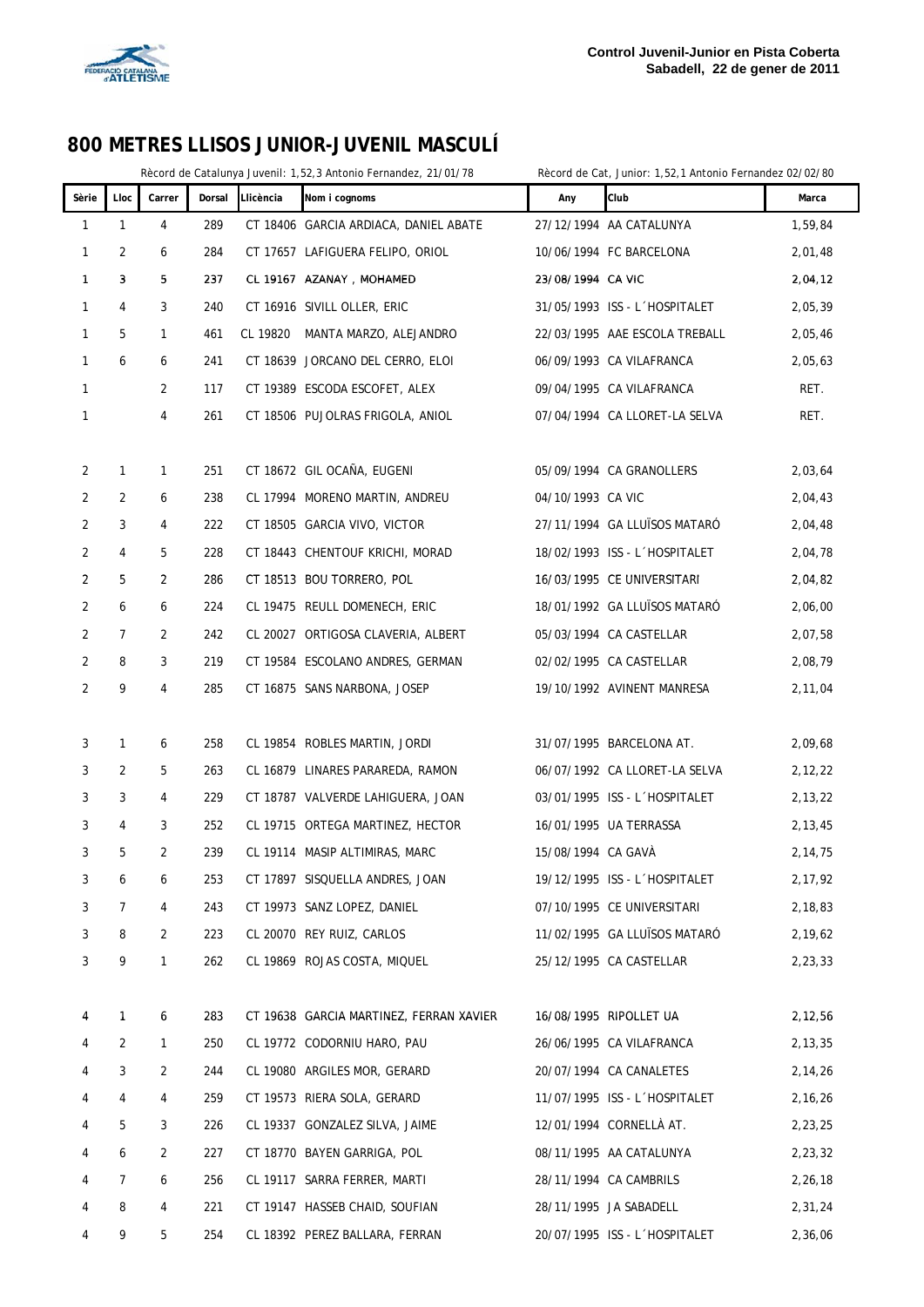

Rècord de Catalunya Junior: 8,25,21 Joaquim Carlus, 02/02/03

| Sèrie          | Lloc           | Dorsal | Llicència | Nom i cognoms                                                    | Any | Club                          | Marca      |
|----------------|----------------|--------|-----------|------------------------------------------------------------------|-----|-------------------------------|------------|
| 1              | 1              | 255    | CT 17971  | ALCALA IBAÑEZ, MARC                                              |     | 07/11/1994 FC BARCELONA       | 9,02,25    |
| 1              | $\overline{2}$ | 293    | CT 18157  | ESTEVE PONS, LLORENÇ                                             |     | 04/09/1995 JA SABADELL        | 9,05,30    |
| 1              | 3              | 287    | CT 17886  | ALVAREZ DE LA CRUZ, DANIEL                                       |     | 21/09/1993 CORNELLÀ AT.       | 9,15,65    |
| 1              | 4              | 212    | CT 17241  | MONTEVERDE GRAU, GERARD                                          |     | 11/03/1992 AA CATALUNYA       | 9,27,39    |
| 1              | 5              | 260    | CT 15890  | NASSIRI, OUALID                                                  |     | 17/08/1992 JA MONTCADA        | 9,28,71    |
| 1              | 6              | 292    | CL 19714  | SOLANELLES MANZANARES, POL                                       |     | 20/09/1994 UA TERRASSA        | 9,51,27    |
| 1              | $\overline{7}$ | 291    | CL 20053  | ROCA CABERO, JORDI                                               |     | 09/04/1995 CORNELLÀ AT.       | 10,14,28   |
| 1              | 8              | 297    | CT 19704  | VAQUER EXPOSITO, MARC                                            |     | 01/05/1995 FC BARCELONA       | 10, 15, 32 |
| 1              | 9              | 301    | CT 17596  | COSTALAGO PALLAS, MANEL                                          |     | 24/10/1994 ISS - L'HOSPITALET | 10,50,39   |
|                |                |        |           |                                                                  |     |                               |            |
| $\overline{2}$ | 1              | 295    | CT 18405  | ROVIROSA GUALS, POL                                              |     | 29/03/1994 AA CATALUNYA       | 9,30,54    |
| $\overline{c}$ | $\overline{2}$ | 302    | CT 18748  | BOSCH ALSINELLA, ALEX                                            |     | 04/01/1994 JA SABADELL        | 9,41,13    |
| $\overline{2}$ | 3              | 296    | CT 18514  | CAPILLA PRADOS, RAFAEL                                           |     | 08/05/1995 CE UNIVERSITARI    | 10,07,55   |
| 2              | 4              | 299    | CT 19852  | ALBURQUERQUE SANCHEZ, DAVID                                      |     | 27/09/1995 CE UNIVERSITARI    | 10,32,93   |
| $\overline{2}$ | 5              | 290    | CL 20136  | MORIST BELTRAN, BERNAT                                           |     | 24/10/1995 CA CANALETES       | 10, 35, 00 |
| $\overline{2}$ | 6              | 257    | CL 19005  | SARRA FERRER, ANDREU                                             |     | 28/11/1994 CA CAMBRILS        | 10,39,33   |
| $\overline{2}$ | $\overline{7}$ | 298    | CL 20034  | EL IDRISSI EL MESSAOUDI BOUTALISS, 27/11/1994 ISS - L'HOSPITALET |     |                               | 10,44,14   |
| $\overline{2}$ | 8              | 300    | CL 20068  | CORREA RAIGON, EDUALD                                            |     | 05/09/1995 GA LLUÏSOS MATARÓ  | 10, 45, 23 |
| $\overline{c}$ | 9              | 288    | CL 19718  | MASCARILL PLADEVEYA, MARC                                        |     | 07/03/1995 UA TERRASSA        | 11, 14, 84 |
| $\overline{2}$ |                | 294    | CT 16104  | NOLLA GARCIA, ERIC                                               |     | 01/06/1992 FC BARCELONA       | RET.       |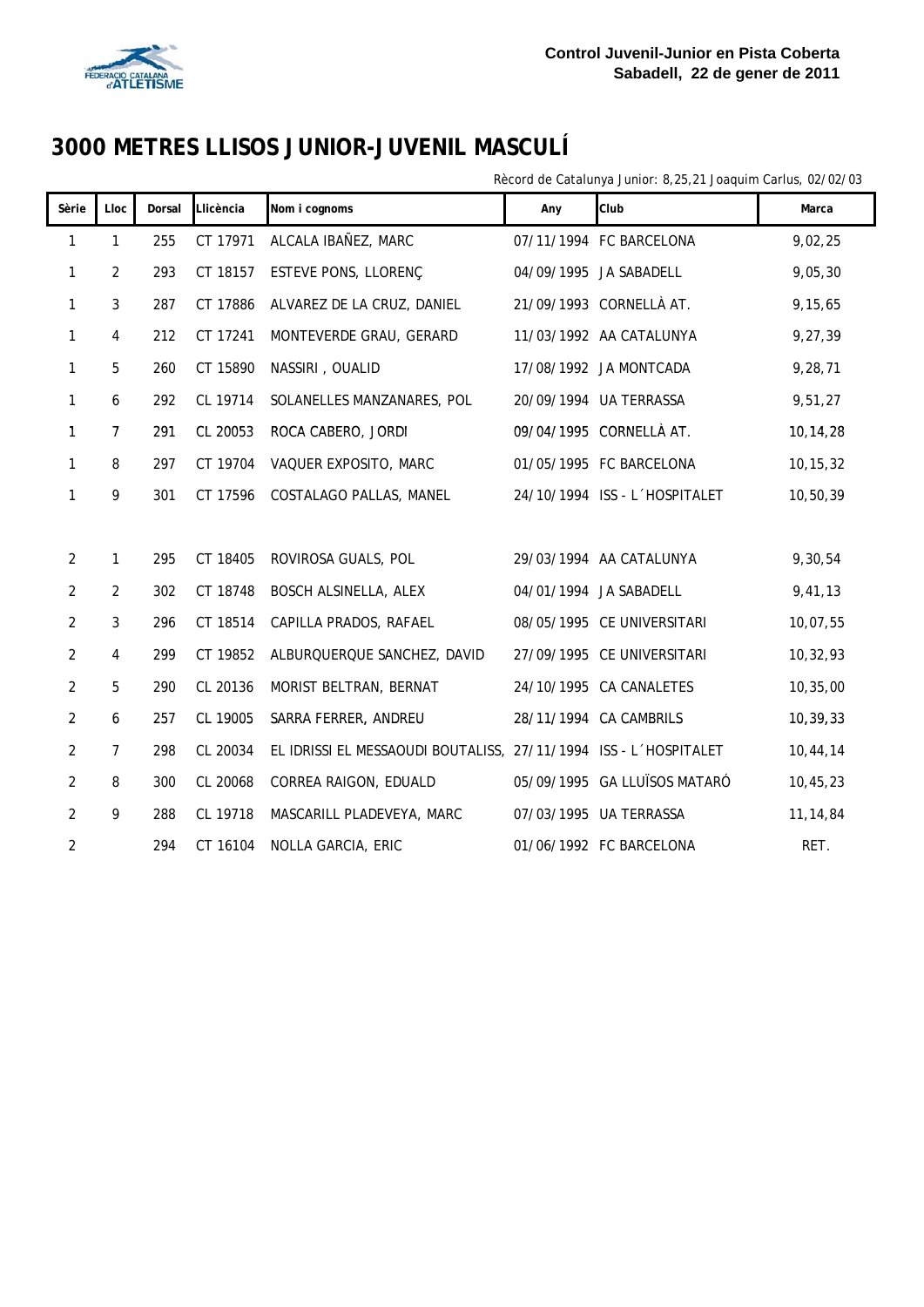

# **60 METRES TANQUES JUNIOR MASCULÍ**

Rècord de Catalunya: 8,01 Daniel Carrillo, 25/02/96

| Sèrie          | Lloc           | Carrer         | Dorsal | Llicència | Nom i cognoms                      | Any | Club                          | Marca |
|----------------|----------------|----------------|--------|-----------|------------------------------------|-----|-------------------------------|-------|
| 1              | 1              | 5              | 470    |           | CT 16449 ERTA MAJO, ARNAU          |     | 05/04/1992 FC BARCELONA       | 8,12  |
| 1              | 2              | 4              | 486    |           | CT 17220 JOSE DIAZ, MARC           |     | 08/01/1993 CA TARRAGONA       | 8,22  |
| 1              | 3              | 3              | 49     |           | CT 17100 MOLINER FABREGAS, MARCEL  |     | 15/01/1993 FC BARCELONA       | 8,47  |
| $\mathbf{1}$   | 4              | $\overline{7}$ | 492    |           | CT 16972 VALERO CANO, MARC         |     | 22/06/1993 AVINENT MANRESA    | 8,88  |
| $\mathbf{1}$   | 5              | $\overline{2}$ | 488    |           | CT 17165 EL BOUSSETTAOUI, MOHAMED  |     | 31/05/1992 GIRONA C.BRAVA-CAP | 9,07  |
| 1              |                | 6              | 495    |           | CT 16471 SOLER RAMIREZ, PAU        |     | 30/05/1992 ISS - L'HOSPITALET | RET.  |
|                |                |                |        |           |                                    |     |                               |       |
| 2              | 1              | 5              | 475    |           | CT 17679 CASTILLO PATIÑO, JESUS    |     | 05/08/1993 CORNELLÀ AT.       | 8,97  |
| 2              | $\overline{2}$ | 6              | 489    |           | CT 17352 VILALTA LLADOS, ANGEL     |     | 27/03/1992 CA CASTELLAR       | 9,09  |
| $\overline{2}$ | 3              | $\overline{4}$ | 473    | CT 16519  | ACIEGO MARIN, ERIK                 |     | 16/03/1993 UA BARBERÀ         | 9,10  |
| $\overline{2}$ | 4              | 3              | 116    |           | CT 15995 TORRAS GIRALT, VICENÇ     |     | 17/12/1992 AVINENT MANRESA    | 9,10  |
| $\overline{2}$ | 5              | $\overline{7}$ | 487    |           | CT 17969 MONTERO HERNANDEZ, ROBERT |     | 10/11/1993 GIRONA C.BRAVA-CAP | 9,24  |
| $\overline{2}$ | 6              | $\overline{2}$ | 483    |           | CL 17865 RICO LOPEZ, RUBEN         |     | 09/06/1993 MUNTANYENC S.CUGAT | 9,61  |
|                |                |                |        |           |                                    |     |                               |       |
| 3              | $\mathbf{1}$   | 8              | 45     |           | CT 19178 PRADA DE GENOVER, PAU     |     | 16/03/1993 GIRONA C.BRAVA-CAP | 9,55  |
| 3              | $\overline{2}$ | $\overline{4}$ | 472    |           | CT 17853 BOU GARCIA, SERGI         |     | 08/05/1993 CE UNIVERSITARI    | 9,92  |
| 3              | 3              | 6              | 497    |           | CT 18139 BENEDICTO JUVE, MARCAL    |     | 07/10/1993 CA CASTELLAR       | 10,21 |
| 3              | $\overline{4}$ | 3              | 490    |           | CT 17308 SANZ LOPEZ, VICTOR        |     | 03/09/1992 CE UNIVERSITARI    | 10,45 |
| 3              | 5              | 2              | 466    |           | CT 20203 FERRANDO RAVELLA, JOAN    |     | 15/04/1992 AA CATALUNYA       | 10,77 |
| 3              |                | $\overline{7}$ | 493    |           | CL 19444 SANZ SANCHEZ, IVAN        |     | 07/04/1993 CA LAIETÀNIA       | RET.  |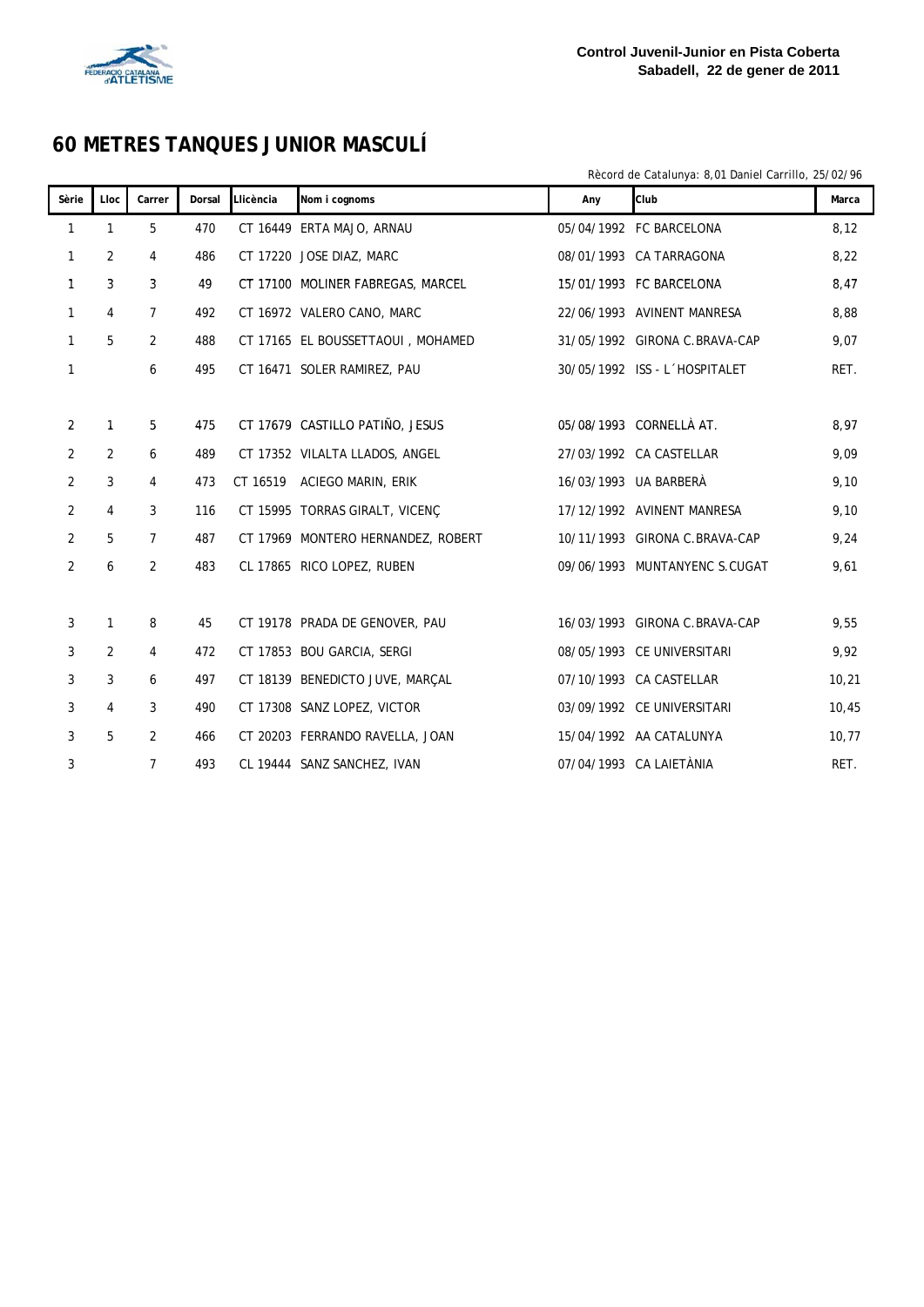

#### **60 METRES TANQUES JUVENIL MASCULINS**

Rècord de Catalunya: 7,90 Arnau Erta, 15/03/09

| Sèrie          | Lloc | Carrer         | Dorsal | Llicència | Nom i cognoms                           | Any               | Club                          | Marca    |
|----------------|------|----------------|--------|-----------|-----------------------------------------|-------------------|-------------------------------|----------|
| 1              | 1    | 3              | 482    |           | CT 19262 SUNYER ANE, ROGER              |                   | 12/02/1995 MUNTANYENC S.CUGAT | 8.75     |
| 1              | 2    | 5              | 113    |           | CT 17850 DURAN SIDERA, ADRIA            |                   | 09/02/1994 GIRONA C.BRAVA-CAP | 8,95     |
| 1              | 3    | $\overline{7}$ | 481    |           | CT 18762 BENITO GUASCH, DAVID           | 05/03/1995 CA VIC |                               | 8,97     |
| 1              | 4    | $\mathbf{1}$   | 471    |           | CT 19562 RAMOS SANZ, SANTI              |                   | 13/05/1995 CA IGUALADA        | 9,09     |
| 1              | 5    | 4              | 474    |           | CT 18479 HERRANZ PUIG, EDUARD           |                   | 12/02/1994 CORNELLÀ AT.       | 9,16     |
| 1              | 6    | 8              | 491    |           | CT 17641 CLEMENTE MARTI, RICARD         |                   | 24/01/1994 AVINENT MANRESA    | 9,18     |
| $\mathbf{1}$   |      | 2              | 128    |           | CT 19120 VIDAL IBAÑEZ, SEBASTIAN        |                   | 20/05/1995 MEDILAST LLEIDA    | RET.     |
| 1              |      | 6              | 498    |           | CT 17857 GARCIA CASTRO, DANIEL          |                   | 24/10/1994 CA CASTELLAR       | RET.     |
|                |      |                |        |           |                                         |                   |                               |          |
| $\overline{2}$ | 1    | 6              | 456    |           | CL 18671 VALVERDE VALENCIA, GUILLEM     |                   | 29/10/1995 CORNELLÀ AT.       | 9,52     |
| $\overline{2}$ | 2    | 3              | 480    |           | CT 19449 FLORENZA NOVIALS, MARC         |                   | 16/03/1995 UA TERRASSA        | 9,70     |
| 2              | 3    | 4              | 464    |           | CT 19157 GARRIGA CAÑET, MARC            | 22/04/1994 GEIEG  |                               | 9,88     |
| 2              | 4    | 5              | 459    |           | CT 18565 ARMENGOL SELVES, GUILLEM       |                   | 22/05/1995 AVINENT MANRESA    | 10,08    |
|                |      |                |        |           |                                         |                   |                               |          |
| 3              | 1    | 6              | 472    |           | CT 18435 SANCHEZ ALONSO, MARC           |                   | 21/04/1995 CA IGUALADA        | 8,72     |
| 3              | 2    | 3              | 114    |           | CT 18386 FERNANDEZ-DAVILA LAZO, ESTEBAN |                   | 29/10/1995 ISS - L'HOSPITALET | 8,79     |
| 3              | 3    | 5              | 462    |           | CL 19778 DOS SANTOS DA SILVA, FELIPE    |                   | 09/01/1995 AAE ESCOLA TREBALL | 9,77     |
| 3              |      | 4              | 458    |           | CT 18487 FUENTES RODRIGUEZ, JUAN        |                   | 17/05/1995 CORNELLÀ AT.       | DQ.162.7 |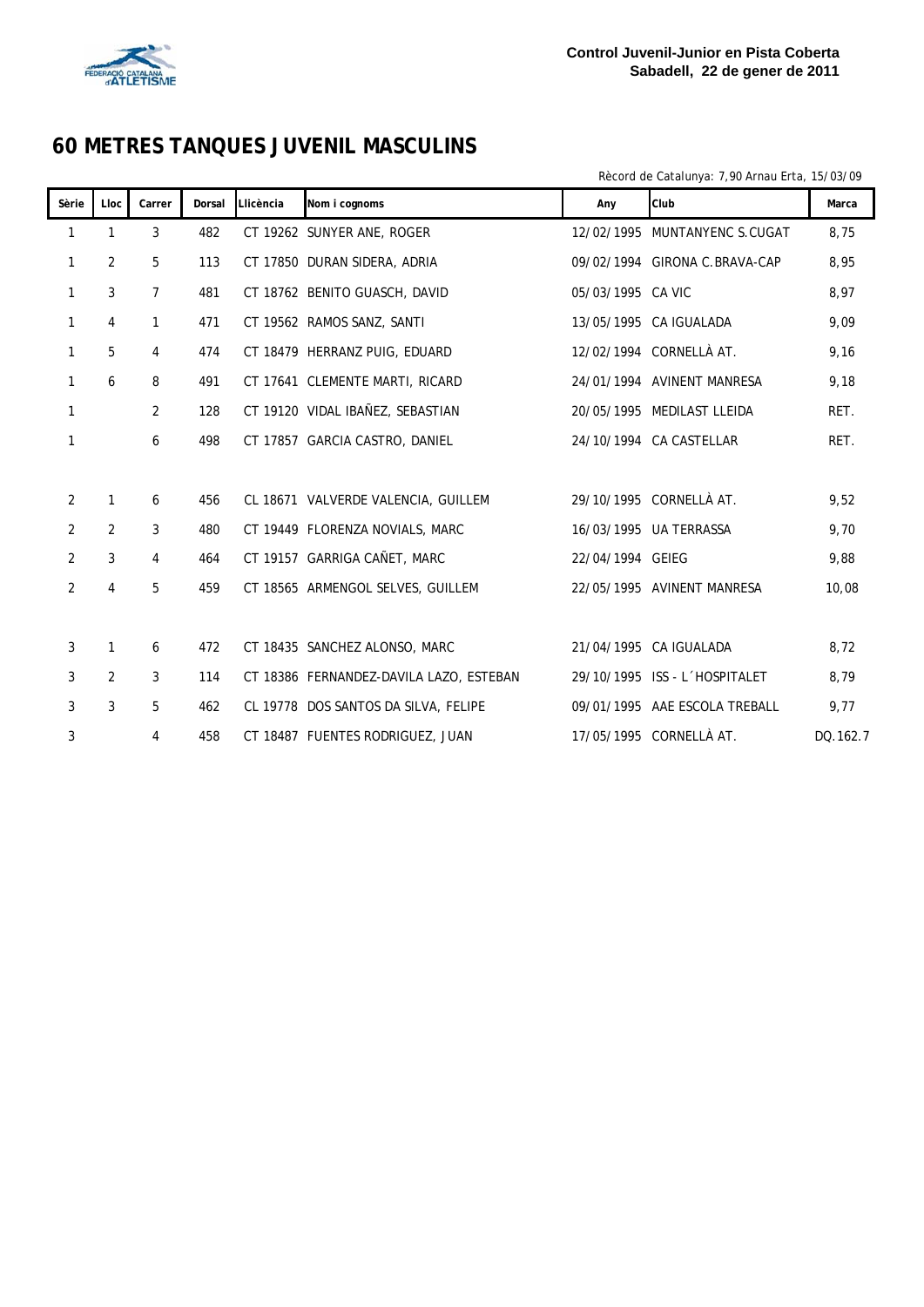

#### **SALT D'ALÇADA JUNIOR-JUVENIL MASCULÍ**

| Rècord de Catalunya Juvenil: 2,18 Jordi Rofes, 06/03/93<br>Rècord de Catalunya Junior: 2,23 Jordi Rofes, 26/02/94 |      |                  |                                    |                    |                               |            |          |          |            |              |            |            |            |     |          |    |                                                                  |             |  |
|-------------------------------------------------------------------------------------------------------------------|------|------------------|------------------------------------|--------------------|-------------------------------|------------|----------|----------|------------|--------------|------------|------------|------------|-----|----------|----|------------------------------------------------------------------|-------------|--|
| Lloc I                                                                                                            |      | Dorsal Llicència | Nom i cognoms                      | Any                | Club                          |            |          |          |            |              |            |            |            |     |          |    | 1,62 1,66 1,70 1,74 1,77 1,80 1,83 1,86 1,88 1,90 1,94 1,96 1,98 | Marca       |  |
|                                                                                                                   | 489  |                  | CT 17352 VILALTA LLADOS, ANGEL     |                    | 27/03/1992 CA CASTELLAR       |            |          |          |            |              |            |            | $\Omega$   | 0   | XXO      | XO | XXX                                                              | 1.96        |  |
| 2                                                                                                                 | 4711 |                  | CT 18435 SANCHEZ ALONSO, MARC      |                    | 21/04/1995 CA IGUALADA        |            |          | $\Omega$ | $\Omega$   | $\sim$       | XO         | XXO        |            | XXO | $\Omega$ | XO | <b>XXX</b>                                                       | 1,96        |  |
| 3                                                                                                                 | 136  |                  | CT 16707 FERNANDEZ REIXACH, POL    |                    | 04/07/1993 ISS - L'HOSPITALET |            |          | $\Omega$ |            | $\mathbf{O}$ | XXO        | XXO        | <b>XXX</b> |     |          |    |                                                                  | 1,83        |  |
| 4                                                                                                                 | 475  |                  | CT 17679 CASTILLO PATIÑO, JESUS    |                    | 05/08/1993 CORNELLÀ AT.       | ٠          | $\sim$   | XO       | XXO        | XO           | $\circ$    | <b>XXX</b> |            |     |          |    |                                                                  | 1,80        |  |
| 5                                                                                                                 | 487  |                  | CT 17969 MONTERO HERNANDEZ, ROBERT |                    | 10/11/1993 GIRONA C.BRAVA-CAP | $\circ$    | $\circ$  | XO       | XO         | XO           | <b>XXX</b> |            |            |     |          |    |                                                                  | 1,77        |  |
| 6                                                                                                                 | 131  |                  | CL 17256 GONZALEZ ALBALA, IVAN     |                    | 24/06/1992 UA TERRASSA        | ٠          | $\Omega$ | XXO      | <b>XXX</b> |              |            |            |            |     |          |    |                                                                  | 1,70        |  |
|                                                                                                                   | 457  |                  | CT 17188 SANCHEZ ROSSI, IVO        | 09/03/1994 CA GAVÀ |                               | 0          | XXO      | XXO      | XXX        |              |            |            |            |     |          |    |                                                                  | 1,70        |  |
|                                                                                                                   | 491  |                  | CT 17641 CLEMENTE MARTI, RICARD    | 24/01/1994         | <b>AVINENT MANRESA</b>        | XXX        |          |          |            |              |            |            |            |     |          |    |                                                                  | <b>NULS</b> |  |
|                                                                                                                   | 497  |                  | CT 18139 BENEDICTO JUVE, MARÇAL    |                    | 07/10/1993 CA CASTELLAR       | <b>XXX</b> |          |          |            |              |            |            |            |     |          |    |                                                                  | <b>NULS</b> |  |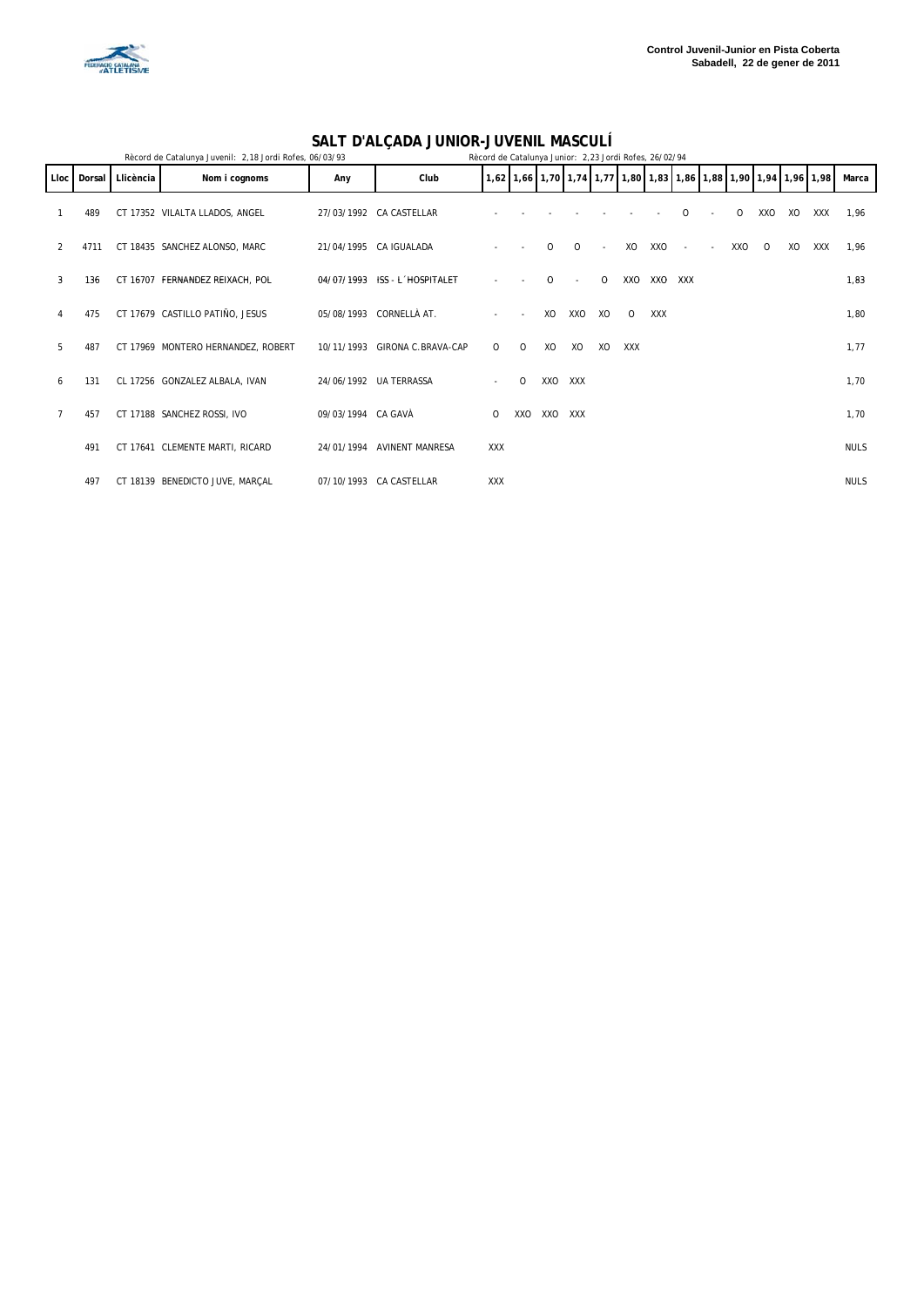

#### **SALT DE LLARGADA JUVENIL MASCULÍ**

|                |        |               |                                        |            |                        |              |                |       |      |      |      | Rècord de Catalunya: 7,02 Miguel Moya, 18/03/01 |
|----------------|--------|---------------|----------------------------------------|------------|------------------------|--------------|----------------|-------|------|------|------|-------------------------------------------------|
| Lloc           | Dorsal | Llicència     | Nom i cognoms                          | Any        | Club                   | $\mathbf{1}$ | $\overline{2}$ | 3     | 4    | 5    | 6    | Marca                                           |
| $\mathbf{1}$   | 457    |               | CT 17188 SANCHEZ ROSSI, IVO            | 09/03/1994 | CA GAVÀ                | 6,26         | 6,35           | 6, 37 | 6,35 |      |      | 6,37                                            |
| $\overline{2}$ |        |               | 4711 CT 18435 SANCHEZ ALONSO, MARC     | 21/04/1995 | CA IGUALADA            | Χ            | 6, 19          | Χ     |      |      |      | 6, 19                                           |
| 3              | 467    |               | CT 19612 BELLISCO CASTELLANOS, MARC    | 29/09/1995 | ISS - L'HOSPITALET     | 5,78         | 5,69           | 5,70  | Χ    | 5,75 | 5,65 | 5,78                                            |
| 4              | 465    |               | CT 17832 SIRIA JELVEZ, ERIK            | 20/12/1994 | AA CATALUNYA           | Χ            | 5,55           | 5,64  | 5,77 | Χ    | Χ    | 5,77                                            |
| 5              | 463    |               | CT 18864 CASTRO ARA, ALBERT            | 15/01/1995 | PRATENC AA             | X            | 5,75           | 5,59  | 5,74 | Χ    | X    | 5,75                                            |
| 6              | 460    |               | CT 19593 FERNANDEZ AVELLA, GERARD      | 02/09/1995 | AAE ESCOLA TREBALL     | Χ            | Χ              | 5,70  | 5,18 | Χ    | 5,12 | 5,70                                            |
| $\overline{7}$ | 476    | CT 18871      | RUIZ CAPARROS, GERARD                  | 07/06/1995 | CA MONTORNÈS           | 5,39         | 5,40           | 5,48  | 5,41 | 5,67 | 5,44 | 5,67                                            |
| 8              | 470    | CL 19719      | MARTIN SANTORO, DANIEL                 | 11/11/1995 | <b>UA TERRASSA</b>     | 5,31         | 5,27           | 5,40  | 5,55 | 5,41 | 5,32 | 5,55                                            |
| 9              | 456    |               | CL 18671 VALVERDE VALENCIA, GUILLEM    | 29/10/1995 | CORNELLÀ AT.           | Χ            | 5,39           | 5,32  |      |      |      | 5,39                                            |
| 10             | 459    | CT 18565      | ARMENGOL SELVES, GUILLEM               | 22/05/1995 | <b>AVINENT MANRESA</b> | 5,22         | 5,25           | 5,35  |      |      |      | 5,35                                            |
| 11             | 477    | CT 18869      | MARTOS JIMENEZ, ALEJANDRO              | 12/09/1994 | CA MONTORNÈS           | 5,29         | 5,19           | 5,27  |      |      |      | 5,29                                            |
| 12             | 479    | CL 19949      | PEREZ COLLADO, MARCOS                  | 30/06/1995 | CA CANALETES           | 5,27         | 5,00           | 5,10  |      |      |      | 5,27                                            |
| 13             |        | 4733 CL 19929 | MARTIN BENITO, RICARD                  | 03/11/1995 | CA NOU BARRIS          | 5,14         | 4,90           | 4,88  |      |      |      | 5,14                                            |
| 14             | 478    |               | CT 19108 SANCHEZ SORIANO, ANGEL        | 26/11/1994 | CA MONTORNÈS           | χ            | 4,80           | 5,12  |      |      |      | 5,12                                            |
| 15             | 454    | CT 18848      | ARCAS RIVAS, SAMUEL                    | 28/10/1994 | UA BARBERÀ             | 5,10         | X              | 5,04  |      |      |      | 5,10                                            |
| 16             | 464    |               | CT 19157 GARRIGA CAÑET, MARC           | 22/04/1994 | <b>GEIEG</b>           | 4,78         | 5,10           | 4,99  |      |      |      | 5,10                                            |
| 17             | 452    | CL 19803      | COMPTE ROCA, ROGER                     | 06/06/1995 | CA VIC                 | 5,07         | 4,96           | 5,00  |      |      |      | 5,07                                            |
| 18             | 455    | CL 19699      | RAYA MATAS, ARNAU                      | 09/10/1995 | UA BARBERÀ             | 4,92         | 4,75           | 4,86  |      |      |      | 4,92                                            |
| 19             | 468    |               | CL 19764 GOMEZ PINTADO GUTIERREZ, HUGO | 25/08/1995 | PRATENC AA             | 4,78         | 4,68           | 4,77  |      |      |      | 4,78                                            |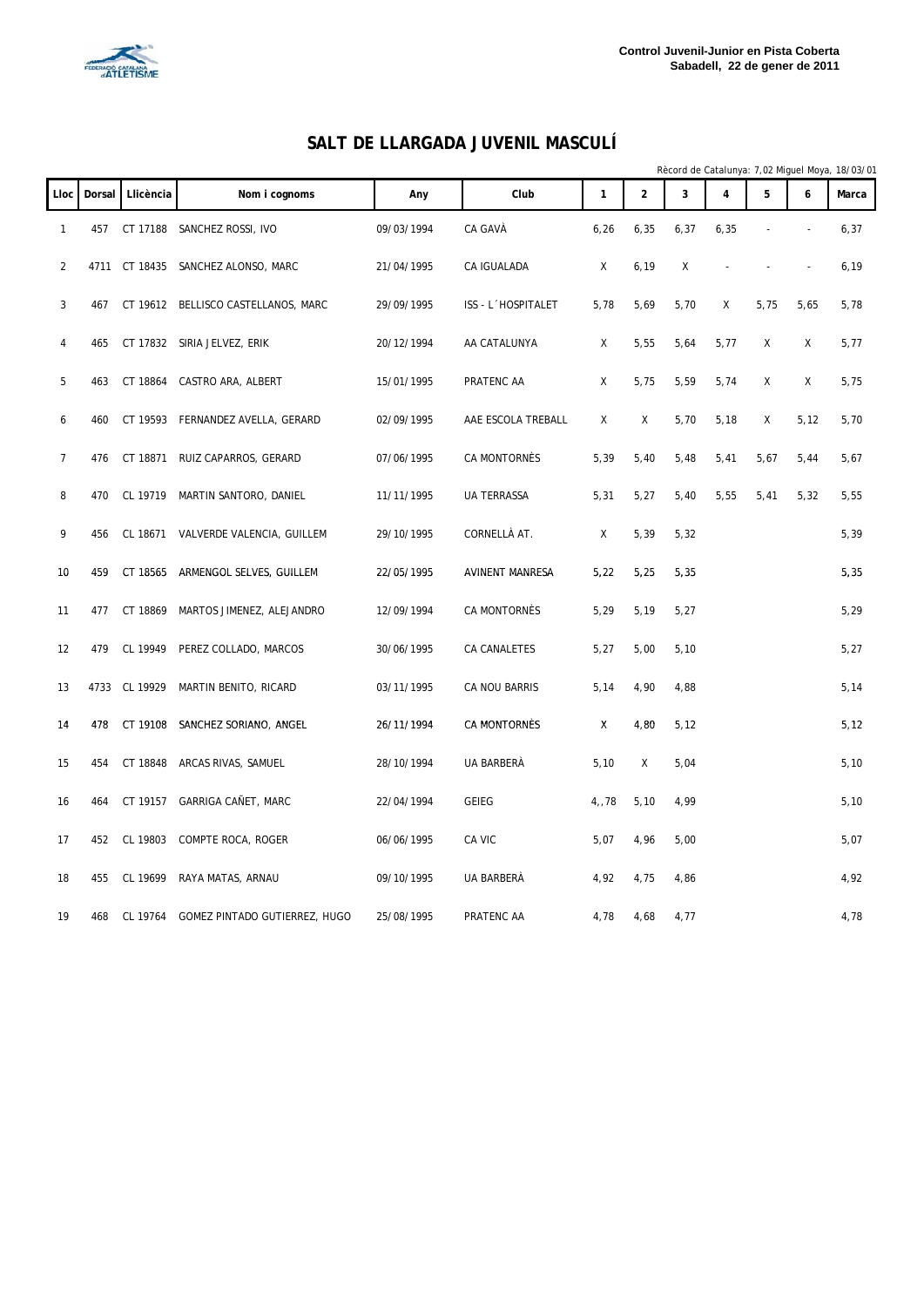

|  | SALT DE LLARGADA JUNIOR MASCULÍ |  |
|--|---------------------------------|--|
|--|---------------------------------|--|

|             |          |           |                                        |                       |                               |      |      |      |      |      |      | Rècord de Catalunya: 7,68 Antonio Corgos, 13/01/ |
|-------------|----------|-----------|----------------------------------------|-----------------------|-------------------------------|------|------|------|------|------|------|--------------------------------------------------|
| <b>Lloc</b> | Dorsal I | Llicència | Nom i cognoms                          | Any                   | Club                          |      | 2    | 3    | 4    | 5    | 6    | Marca                                            |
|             | 216      |           | CT 16409 LOPEZ FERNANDEZ, MIGUEL ANGEL | 07/12/1992 UA BARBERÀ |                               | X    | 6,00 | 6,04 | 5,80 | X    | X    | 6,04                                             |
| 2           | 137      |           | CT 18268 ACIN SALA, GERARD             |                       | 05/06/1993 ISS - L'HOSPITALET | 5.84 | 4,22 | 5,87 | 5,92 | 5,71 | X    | 5,92                                             |
| 3           | 453      |           | CT 16526 CODINA JIMENEZ, ALEX          |                       | 21/09/1992 UA BARBERÀ         | 5.52 | 5.68 | X    | 5.65 | 4,11 | 5,63 | 5,68                                             |
| 4           | 472      |           | CT 17853 BOU GARCIA, SERGI             |                       | 08/05/1993 CE UNIVERSITARI    | 5,31 | 5,58 | 5,60 | 5,53 | 5,67 | 4,30 | 5,67                                             |
| 5           | 496      | СT        | 18082 DOMINGUEZ RODRIGUEZ, SERGIO      |                       | 26/03/1993 UA BARBERA         | 4,94 | 4,77 | 4,90 | 4,83 | 4,99 | 5,03 | 5,03                                             |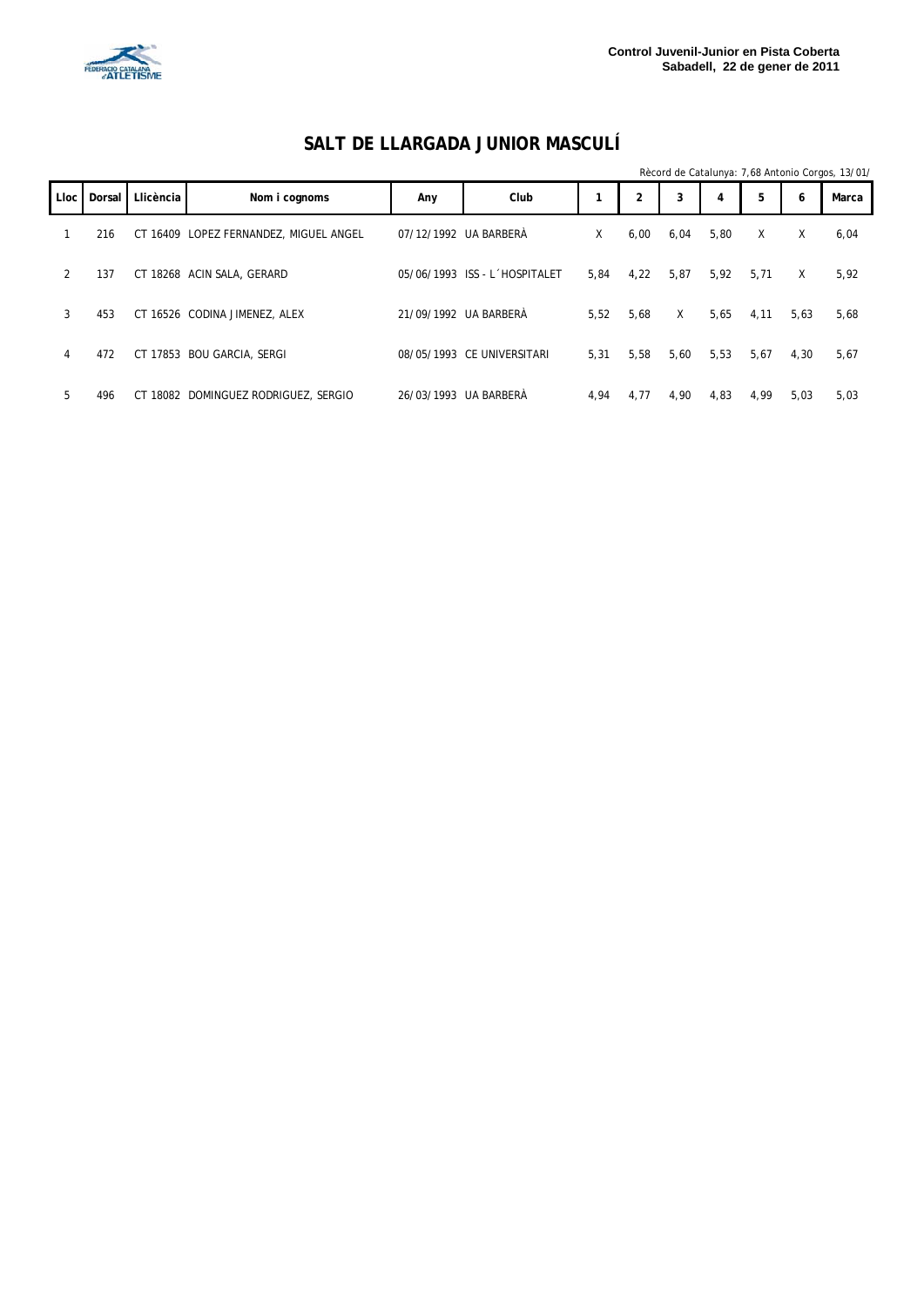

#### **LLANÇAMENT DE PES JUNIOR MASCULÍ**

|      |        |           |                                    |     |                               |       |                |       |       |        |       | Rècord de Catalunya: 17,02 Jose Javier Ortega, 02/02/0 |
|------|--------|-----------|------------------------------------|-----|-------------------------------|-------|----------------|-------|-------|--------|-------|--------------------------------------------------------|
| Lloc | Dorsal | Llicència | Nom i cognoms                      | Any | Club                          |       | $\overline{2}$ | 3     | 4     | 5      | 6     | Marca                                                  |
|      | 116    |           | CT 15995 TORRAS GIRALT, VICENC     |     | 17/12/1992 AVINENT MANRESA    | 12.38 | 11,96          | 12,10 | 12,03 | 12.00  | Χ     | 12,38                                                  |
| 2    | 487    |           | CT 17969 MONTERO HERNANDEZ, ROBERT |     | 10/11/1993 GIRONA C.BRAVA-CAP | 9,91  | 10,06          | 10,68 | 9,94  | 10, 30 | 10,26 | 10,68                                                  |
| 3    | 119    |           | CL 17356 CORRAL SOLA, RUBEN        |     | 18/06/1992 CA CASTELLAR       | 10.27 | 9,97           | 10.45 | X     | X      | Χ     | 10,45                                                  |
| 4    | 494    |           | CL 18316 RUIZ DRISSI, SAMIR        |     | 26/03/1993 UA BARBERÀ         | 7,52  | 7,56           | X     | 6,64  | X      | 6, 10 | 7,56                                                   |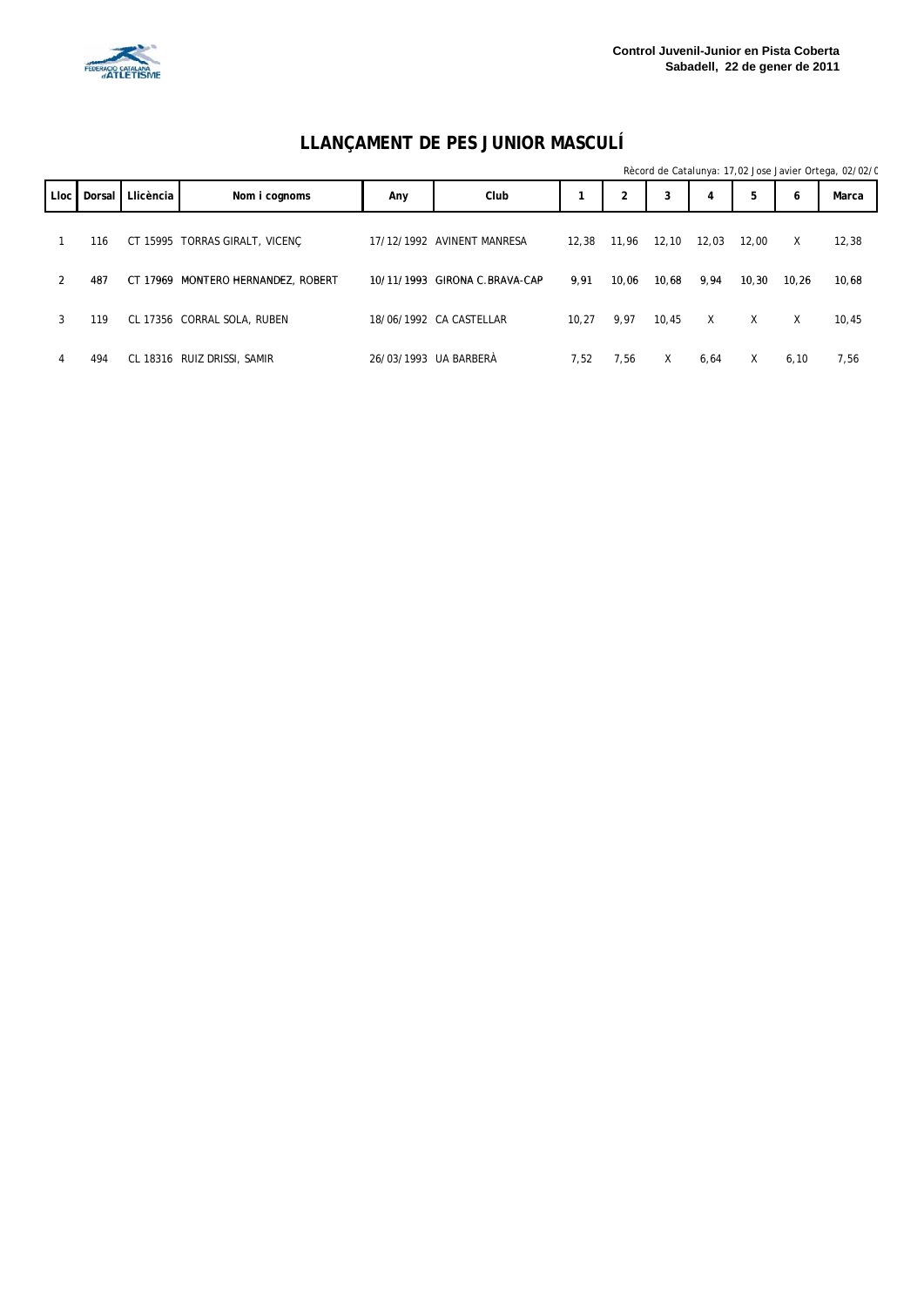

|                |                |                |        |           | ZOO INL I INLJ LLIJOJ JONION-JOVLINIL I LINLININJ<br>Rècord de Catalunya Juvenil: 24,59 Yolanda Diaz, 03/03/85 |                    | Rècord de Catalunya Junior: 24,24 Isabel Vert, 11/03/00 |       |
|----------------|----------------|----------------|--------|-----------|----------------------------------------------------------------------------------------------------------------|--------------------|---------------------------------------------------------|-------|
| Sèrie          | Lloc           | Carrer         | Dorsal | Llicència | Nom i cognoms                                                                                                  | Any                | Club                                                    | Marca |
| 1              | 1              | 5              | 155    |           | CT 18682 HERNANDEZ ARTEAGA, LAURA                                                                              |                    | 23/10/1995 FC BARCELONA                                 | 25,74 |
| 1              | 2              | 4              | 162    |           | CT 17906 VILCHES LUENGO, MARTA                                                                                 |                    | 05/12/1995 ISS - L'HOSPITALET                           | 26,06 |
| 1              | 3              | 6              | 151    |           | CT 16733 AGUILA CHARLES, ALBA                                                                                  |                    | 01/02/1993 FC BARCELONA                                 | 26,30 |
| 1              | 4              | 3              | 156    |           | CT 17675 FIGUERAS CORTES, MIREIA                                                                               |                    | 13/01/1994 UGE BADALONA                                 | 26,83 |
| 1              | 5              | $\overline{2}$ | 174    |           | AR-1502 OLIVER BUIL, MIREYA                                                                                    |                    | 15/11/1994 HINACO MONZON                                | 27,05 |
|                |                |                |        |           |                                                                                                                |                    |                                                         |       |
| $\overline{2}$ | 1              | 5              | 496    |           | CT 18531 LARA PEREZ, CRISTINA                                                                                  |                    | 05/08/1995 FC BARCELONA                                 | 26,65 |
| 2              | $\overline{2}$ | 6              | 175    |           | CT 18504 RIERA NUÑEZ, MIRIAM                                                                                   |                    | 21/05/1995 UA TERRASSA                                  | 27,34 |
| 2              | 3              | 3              | 167    |           | CT 18362 ALONSO DA COSTA, IRENE                                                                                |                    | 19/08/1992 BARCELONA AT.                                | 27,59 |
| $\overline{2}$ | 4              | 4              | 166    |           | CT 17103 HERRERAS MARTINEZ, MERCEDES 26/01/1992 BARCELONA AT.                                                  |                    |                                                         | 28,46 |
| $\overline{c}$ | 5              | 2              | 181    |           | CT 19063 GRACIA JIMENEZ, DEA                                                                                   | 25/08/1994 CA GAVÀ |                                                         | 29,64 |
|                |                |                |        |           |                                                                                                                |                    |                                                         |       |
| 3              | 1              | 3              | 157    |           | CT 18538 MINGORANCE ARISA, SARAY                                                                               |                    | 26/03/1995 UGE BADALONA                                 | 27,85 |
| 3              | 2              | 4              | 495    |           | CT 19367 MASSOT BALLETBO, ANDREA                                                                               |                    | 19/07/1995 FC BARCELONA                                 | 27,94 |
| 3              | 3              | 6              | 481    |           | CT 18733 SANCHEZ GRACIA, LAURA                                                                                 |                    | 29/01/1994 CN REUS PLOMS                                | 28,38 |
| 3              | 4              | 5              | 169    |           | CL 19186 BONJORN CHARTE, JUDITH                                                                                |                    | 08/06/1994 CA CANALETES                                 | 28,50 |
| 3              | 5              | 2              | 170    |           | CL 20102 MARIN DORADO, CARLA                                                                                   |                    | 15/07/1995 CA CANALETES                                 | 28,72 |
| 4              | 1              | 5              | 172    |           | CL 19907 SANCHEZ ALBERT, IRENE                                                                                 |                    | 17/03/1995 CA CASTELLAR                                 | 28,11 |
| 4              | 2              | 4              | 179    |           | CL 18906 MONTEAGUDO SOLA, SANDRA                                                                               | 19/11/1994 CA VIC  |                                                         | 28,78 |
| 4              | 3              | 3              | 480    |           | CT 18098 FLIX DIEZ, LAURA                                                                                      |                    | 11/08/1995 UGE BADALONA                                 | 29,29 |
| 4              | $\overline{4}$ | 2              | 153    |           | CT 18028 DE TENA CORDOBA, ALBA                                                                                 |                    | 25/12/1993 CA VILAFRANCA                                | 29,99 |
| 4              | 5              | 6              | 177    |           | CL 20163 SANCHEZ RAMIREZ, MARTA                                                                                |                    | 09/08/1995 MUNTANYENC S.CUGAT                           | 30,05 |
|                |                |                |        |           |                                                                                                                |                    |                                                         |       |
| 5              | $\mathbf{1}$   | 5              | 497    |           | CT 16910 MIR VILLELLAS, BERTA                                                                                  |                    | 11/11/1993 CE UNIVERSITARI                              | 28,01 |
| 5              | $\overline{2}$ | 3              | 494    |           | CL 20072 REBOREDO DONATO, MANUELA                                                                              |                    | 03/09/1995 GA LLUÏSOS MATARÓ                            | 28,49 |
| 5              | 3              | 4              | 180    |           | CL 17667 SANZ CLARASO, SARA                                                                                    | 18/01/1994 CA VIC  |                                                         | 28,89 |
| 5              | 4              | 2              | 173    |           | CT 19703 FALCO VIDAL, ARIADNA                                                                                  |                    | 08/06/1995 FC BARCELONA                                 | 29,29 |
| 5              | 5              | 6              | 154    |           | CT 18027 BERMUDEZ DONCEL, ESTHER                                                                               |                    | 11/04/1995 CA VILAFRANCA                                | 29,48 |
|                |                |                |        |           |                                                                                                                |                    |                                                         |       |
| 6              | 1              | 6              | 159    |           | CT 19609 HIDALGO LOPEZ, LAURA                                                                                  |                    | 17/11/1995 AA CATALUNYA                                 | 28,97 |
| 6              | $\overline{2}$ | 3              | 200    |           | CT 18870 HERRERA PARRA, NATALIA                                                                                |                    | 09/12/1994 CA MONTORNÈS                                 | 29,70 |
| 6              | 3              | 4              | 178    |           | CL 19906 ROCA FERNANDEZ, ALBA                                                                                  |                    | 11/08/1995 CA CASTELLAR                                 | 30,23 |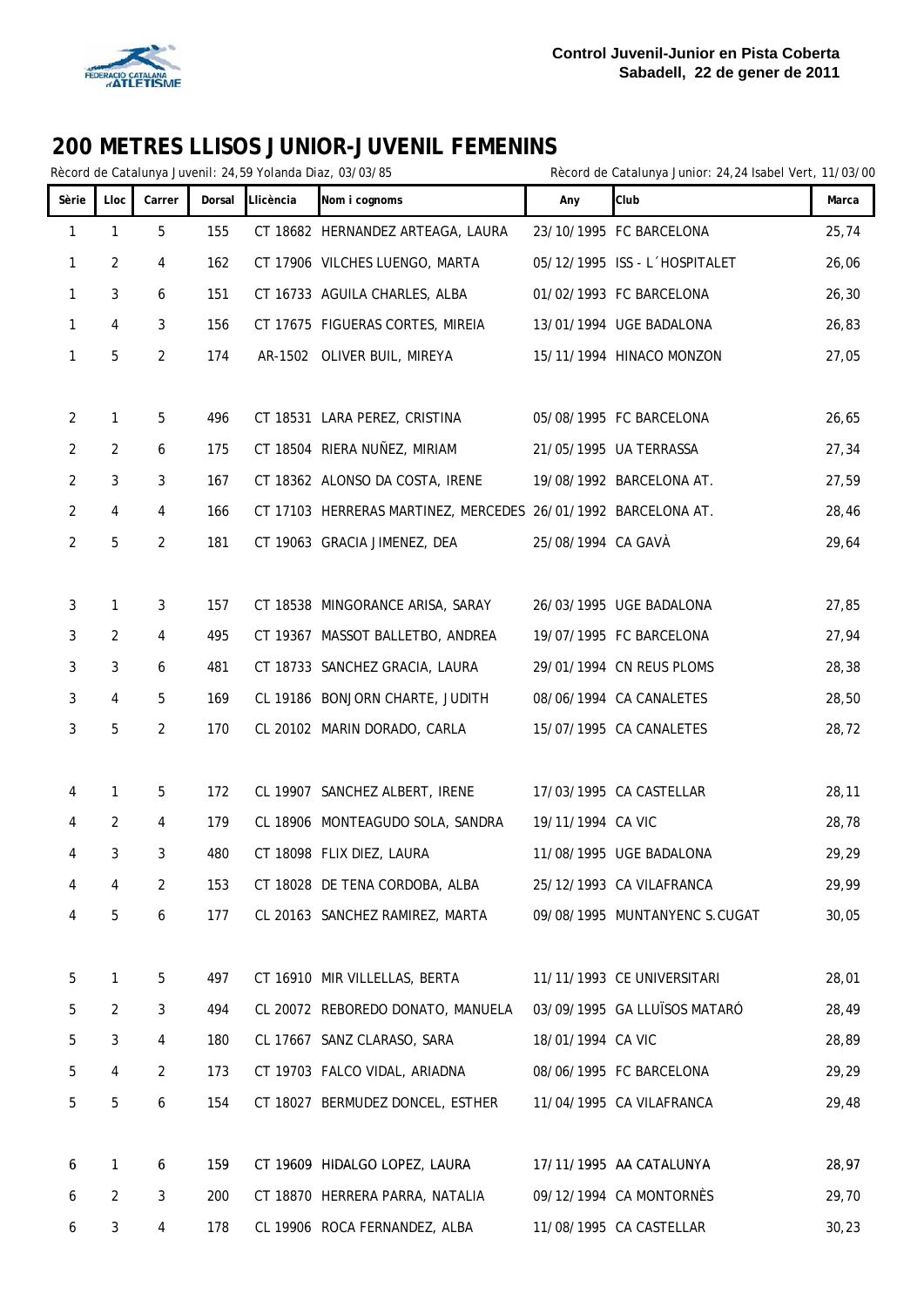

Rècord de Catalunya Juvenil: 24,59 Yolanda Diaz, 03/03/85 Rècord de Catalunya Junior: 24,24 Isabel Vert, 11/03/00

| Sèrie        | Lloc  | Carrer | Dorsal | Llicència | Nom i cognoms                | Anv                 | Club                    | Marca |
|--------------|-------|--------|--------|-----------|------------------------------|---------------------|-------------------------|-------|
|              |       | h      | 479    | CT 17846  | ROSINES PARERA, SARA         |                     | 21/03/1994 UGE BADALONA | 30,28 |
| <sub>0</sub> | $b -$ |        | 492    |           | CL 18299 BRIA DOBAO, NATALIA | 18/03/1993 CA OLESA |                         | 30,29 |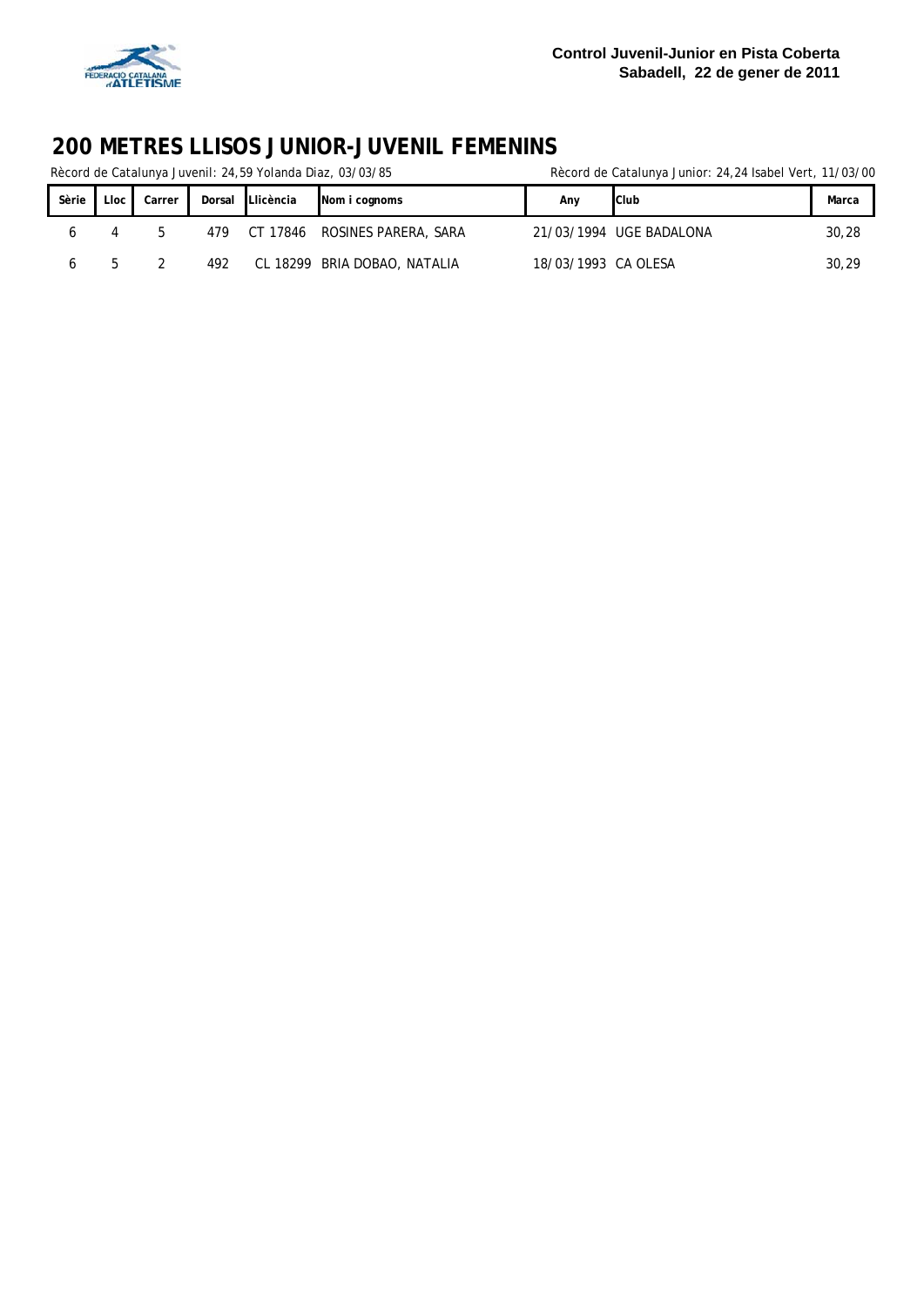

|                |                |        |        |           | Rècord de Catalunya Juvenil: 24,59 Yolanda Diaz, 03/03/85 |                      | Rècord de Catalunya Junior: 24,24 Isabel Vert, 11/03/00 |       |
|----------------|----------------|--------|--------|-----------|-----------------------------------------------------------|----------------------|---------------------------------------------------------|-------|
| Sèrie          | Lloc           | Carrer | Dorsal | Llicència | Nom i cognoms                                             | Any                  | Club                                                    | Marca |
| 7              | 1              | 6      | 498    |           | CL 20170 MAYNAU PUJALS, ANNA                              |                      | 08/11/1994 CA LLORET-LA SELVA                           | 29,80 |
| 7              | 2              | 3      | 158    |           | CT 19603 PONS LOPEZ, TERESA                               |                      | 26/06/1995 AVINENT MANRESA                              | 30,69 |
| 7              | 3              | 5      | 493    |           | CL 19658 PUIG CERDA, LEILA                                | 02/09/1995 CA OLESA  |                                                         | 31,39 |
| $\overline{7}$ | 4              | 4      | 152    |           | CL 20186 GOMEZ GARCIA, GRETA                              | 09/08/1995 CA MOLLET |                                                         | 32,05 |
| 7              | 5              | 2      | 163    |           | CL 18523 AGUAYO FLORIT, MAR                               |                      | 17/08/1995 ISS - L'HOSPITALET                           | 32,91 |
|                |                |        |        |           |                                                           |                      |                                                         |       |
| 8              | 1              | 6      | 165    |           | CL 18993 RIUS GARCIA, JULIA                               | 19/12/1994 CA ASCÓ   |                                                         | 29,77 |
| 8              | $\overline{2}$ | 3      | 201    |           | CT 19681 ROMERO FIGUERA, ELENA                            |                      | 03/01/1995 ISS - L'HOSPITALET                           | 31,69 |
| 8              | 3              | 5      | 164    |           | CL 17908 ARRIOLA CABELLO, ARIADNA                         |                      | 03/07/1995 ISS - L'HOSPITALET                           | 31,78 |
| 8              | $\overline{4}$ | 4      | 176    |           | CL 19895 PEREZ ROVIRA, LAURA                              |                      | 10/03/1994 CA NOU BARRIS                                | 33,64 |
| 8              | 5              | 2      | 203    |           | CL 19133 COMAS STOKES, EVA                                |                      | 15/11/1993 SERRA MARINA ALELLA                          | 33,79 |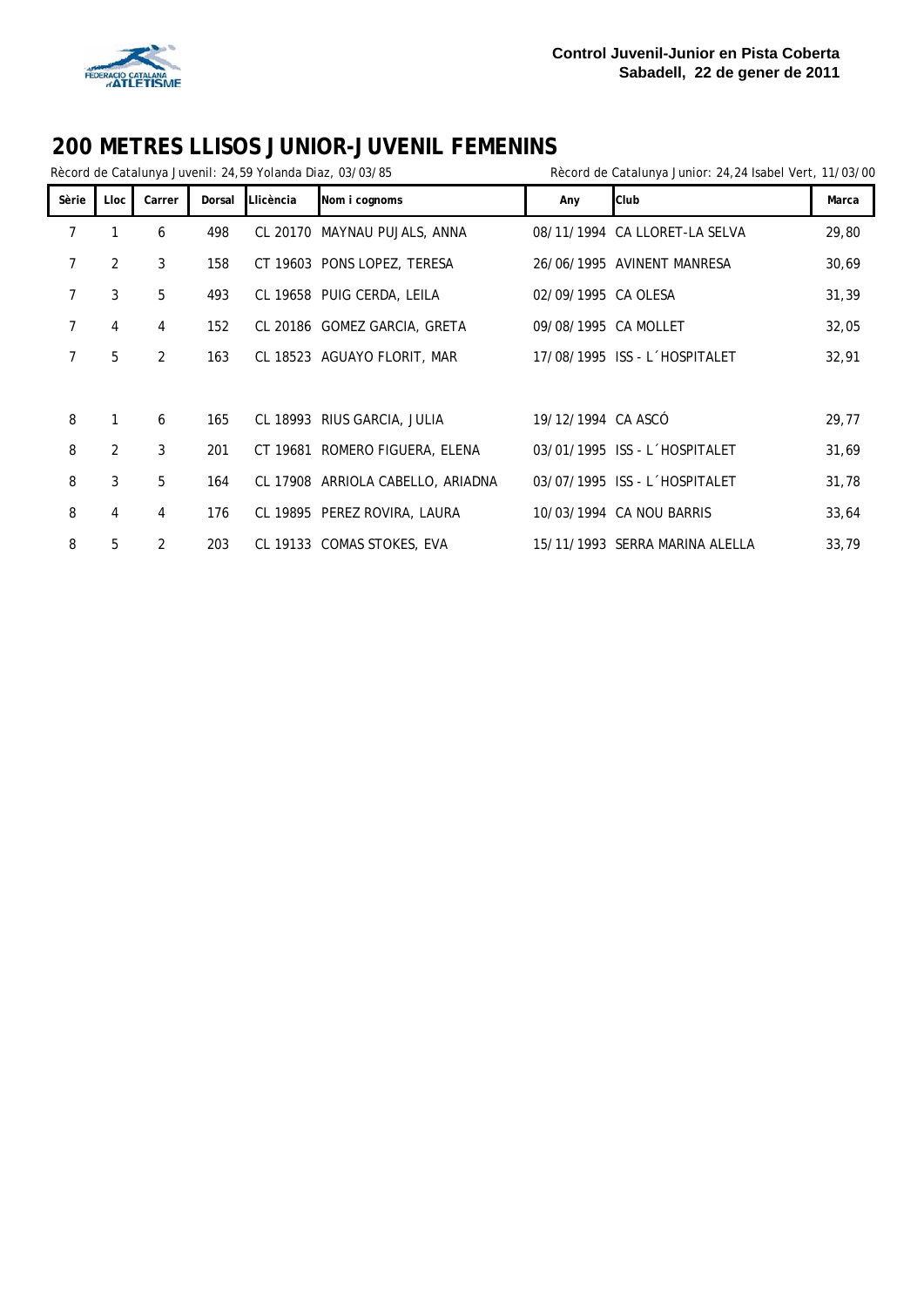

# **800 METRES LLISOS JUVENIL-JUNIOR FEMENINS**<br>Rècord de Catalunya Juvenil: 2,11,5 Gloria Pallé, 15/02/78

Rècord de Catalunya Junior: 2,09,73 Marta Martin, 26/03/00

| Sèrie          | Lloc           | Carrer         | Dorsal | Llicència | Nom i cognoms                        | Any                  | Club                          | Marca     |
|----------------|----------------|----------------|--------|-----------|--------------------------------------|----------------------|-------------------------------|-----------|
| $\mathbf{1}$   | $\mathbf{1}$   | $\overline{4}$ | 469    |           | CT 18187 RODRIGUEZ SALA, MARTINA     |                      | 17/02/1995 FC BARCELONA       | 2,24,49   |
| $\mathbf{1}$   | $\overline{2}$ | 5              | 205    |           | CT 17610 QUILEZ RIBERA, ANNA         |                      | 13/04/1994 CA LLORET-LA SELVA | 2,27,66   |
| $\mathbf{1}$   | 3              | 6              | 245    |           | CT 17535 GOMEZ RAMON, MARTA          |                      | 17/01/1994 JA SABADELL        | 2,30,50   |
| $\mathbf{1}$   | 4              | 3              | 166    |           | CT 17103 HERRERAS MARTINEZ, MERCEDES |                      | 26/01/1992 BARCELONA AT.      | 2,33,36   |
| $\mathbf{1}$   | 5              | $\overline{2}$ | 168    |           | CT 19254 ALONSO DA COSTA, LAURA      |                      | 01/06/1994 BARCELONA AT.      | 2,34,16   |
| $\mathbf{1}$   | 6              | 5              | 235    |           | CL 19720 GUERRA BRAVO, SILVIA        |                      | 10/06/1995 UA TERRASSA        | 2,38,69   |
| $\mathbf{1}$   | $\overline{7}$ | $\mathbf{1}$   | 236    |           | CT 18735 ROCA BENAIGES, JULIA        | 16/10/1995 CA ASCÓ   |                               | 2,39,53   |
|                |                |                |        |           |                                      |                      |                               |           |
| $\overline{2}$ | $\mathbf{1}$   | 5              | 246    |           | CT 17950 POLO RODA, SARA             |                      | 21/12/1994 AA CATALUNYA       | 2,32,91   |
| $\overline{2}$ | 2              | 6              | 234    |           | CL 19946 LUCENA ROIG, ICIAR          |                      | 04/05/1995 CA CANALETES       | 2,39,82   |
| $\overline{2}$ | 3              | 3              | 488    | CT 18284  | DOLZ EDO, MARINA                     |                      | 13/03/1993 CA LAIETÀNIA       | 2,46,68   |
| $\overline{2}$ | $\overline{4}$ | 4              | 247    |           | CL 19867 PERIS SALVANS, ALBA         |                      | 02/05/1995 CA CASTELLAR       | 2,49,04   |
| $\overline{2}$ | 5              | $\mathbf{1}$   | 161    |           | CT 17907 RUIZ VERDAGUER, ANNA        |                      | 22/04/1995 ISS - L'HOSPITALET | 2,56,34   |
| $\overline{2}$ | 6              | 2              | 152    |           | CL 20186 GOMEZ GARCIA, GRETA         | 09/08/1995 CA MOLLET |                               | 2,56,60   |
|                |                |                |        |           |                                      |                      |                               |           |
| 3              | $\mathbf{1}$   | $\overline{4}$ | 230    |           | CT 17975 FERRON MARTINEZ, INES       |                      | 31/01/1994 CA MONTORNÈS       | 2,39,58   |
| $\mathfrak{Z}$ | $\overline{2}$ | $\mathbf{1}$   | 265    |           | CL 20067 VIVAS GLASER, LAILA RUTH    |                      | 08/11/1995 GA LLUÏSOS MATARÓ  | 2,51,94   |
| 3              | 3              | 6              | 207    |           | CL 19842 SANCHEZ GASSULL, JULIA      |                      | 27/06/1995 UGE BADALONA       | 3,02,10   |
| 3              | 4              | 5              | 204    |           | CL 19786 FERNANDEZ DE MARCOS, DANIA  |                      | 26/10/1995 CA MONTORNÈS       | 3,02,83   |
| 3              | 5              | 2              | 249    |           | CL 20074 CARBALLO GIMENO, LARA       |                      | 04/03/1995 CA CASTELLAR       | 3, 13, 75 |
| 3              | 6              | 3              | 248    |           | CL 19905 HOMET PARCERISA, GEMMA      |                      | 20/07/1995 CA CASTELLAR       | 3, 15, 40 |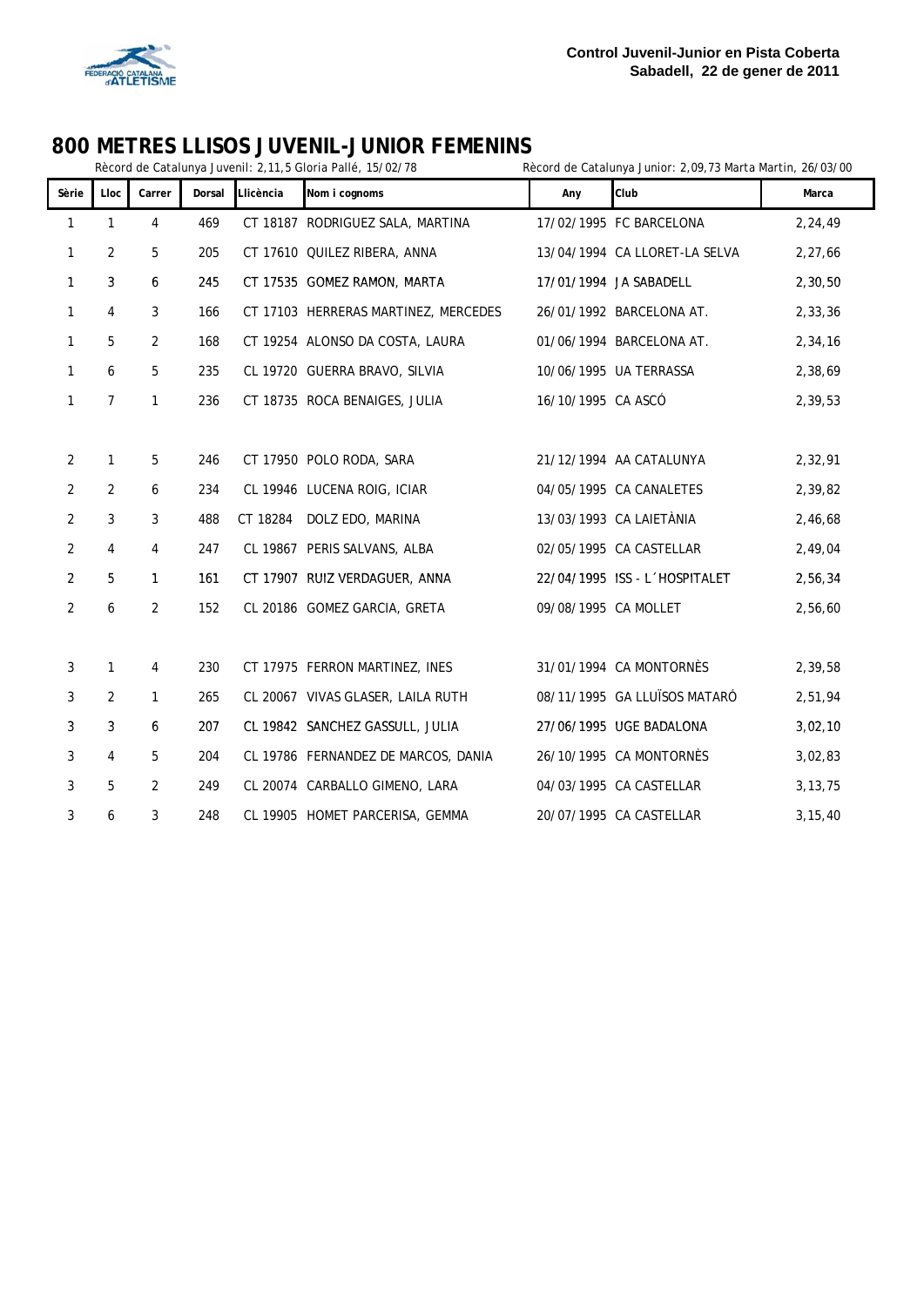

Rècord de Catalunya Juvenil: 9,57,62 Judit Rovira, 16/03/08Rècord de Catalunya Junior: 9,46,69 Marta Mata, 17/01/99

| Sèrie | Lloc l | Dorsal | Llicència | Nom i cognoms                 | Any | Club                          | Marca    |
|-------|--------|--------|-----------|-------------------------------|-----|-------------------------------|----------|
|       |        | 275    |           | CT 17653 FERRER ORRI, DOLORS  |     | 15/11/1994 FC BARCELONA       | 11,24,23 |
| 1     | 2      | 268    | CL 20191  | NEGAZZI, ISMA                 |     | 07/11/1995 MEDILAST LLEIDA    | 11,43,06 |
| 1     | 3      | 233    | CT 19590  | BOULOUFA EL OUAKILI, SOUKAINA |     | 16/01/1995 UA TERRASSA        | 12,36,83 |
|       | 4      | 274    | CL 19872  | DURAN RIERA, MARIA            |     | 21/02/1995 CA CASTELLAR       | 13,01,77 |
|       |        | 206    |           | CT 18652 LORENZO VENZAL, LAIA |     | 27/12/1994 CA LLORET-LA SELVA | RET.     |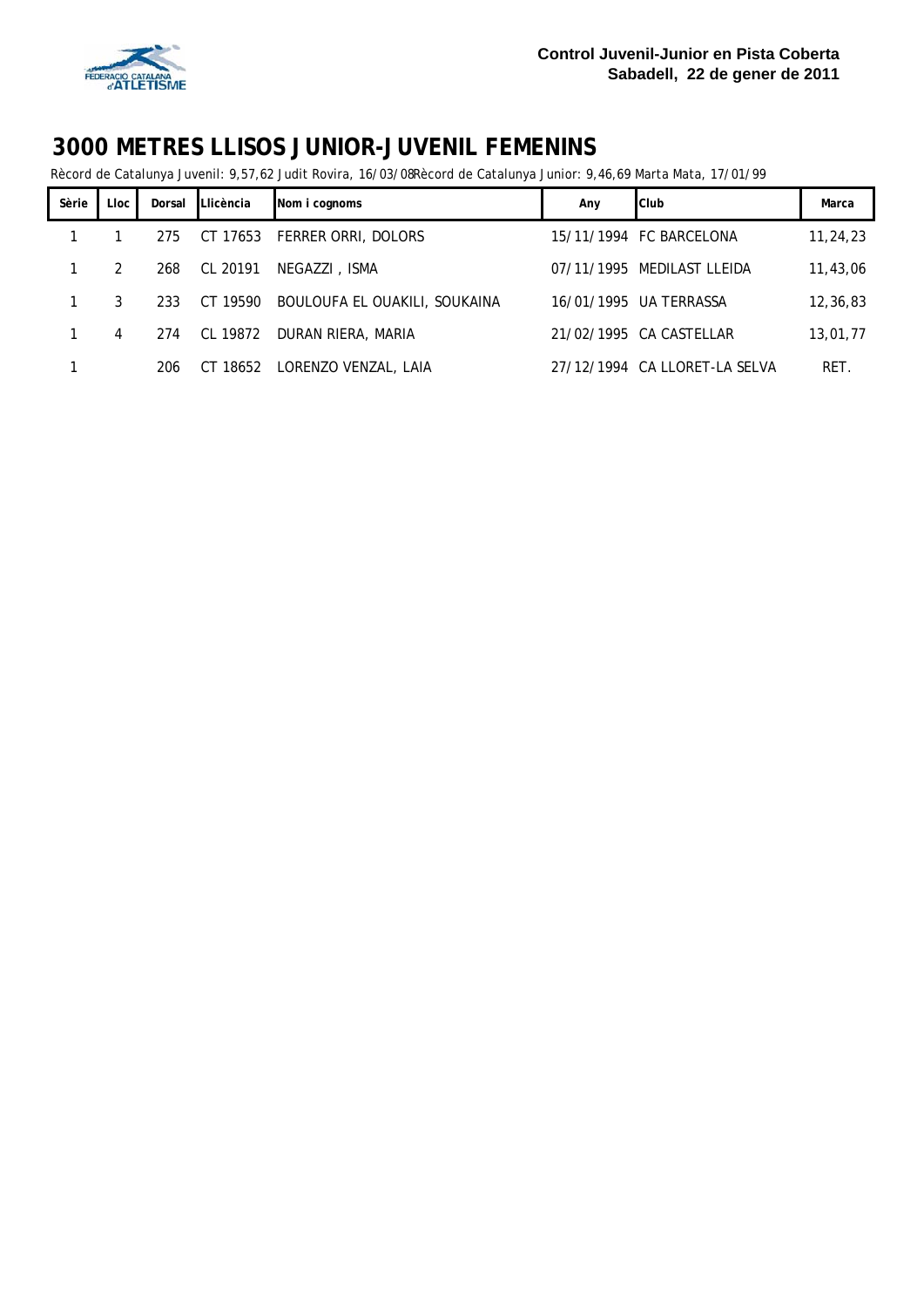

#### **SALT AMB PERXA JUNIOR-JUVENIL FEMENÍ**

|                |        |           | Rècord de Catalunya Juvenil: 3,72 Mireia Bonjoch, 15/03/08 |                       | Rècord de Catalunya Junior: 3,90 Gemma Piquer, 15/C (de 5 en 5 cm) |         |         |            |            |            |     |         |            |         |            |   |                                                                  |             |  |
|----------------|--------|-----------|------------------------------------------------------------|-----------------------|--------------------------------------------------------------------|---------|---------|------------|------------|------------|-----|---------|------------|---------|------------|---|------------------------------------------------------------------|-------------|--|
| Lloc           | Dorsal | Llicència | Nom i cognoms                                              | Any                   | Club                                                               |         |         |            |            |            |     |         |            |         |            |   | 2,20 2,35 2,50 2,65 2,80 2,90 3,00 3,10 3,20 3,25 3,40 3,55 3,65 | Marca       |  |
|                | 478    |           | CT 17668 AMAT FERNANDEZ, CLARA                             |                       | 31/07/1994 AA CATALUNYA                                            |         |         |            |            |            |     |         |            | $\circ$ | 0          | 0 | XXX                                                              | 3,55        |  |
| 2              | 476    |           | CT 19617 MAR BARRUTIA, LORE                                |                       | 13/04/1993 AA CATALUNYA                                            |         |         |            |            |            |     | 0       |            | XXO     | <b>XXX</b> |   |                                                                  | 3,20        |  |
| 3              | 489    |           | CT 16242 BAYO LERMA, ALEXANDRA                             | 14/05/1992 OVIEDO AT. |                                                                    |         |         |            | 0          | $\circ$    | 0   | 0       | XXX        |         |            |   |                                                                  | 3,00        |  |
| 4              | 491    |           | CT 17836 PASTRANA COSTA, GEMMA                             |                       | 14/06/1993 JA SABADELL                                             |         |         |            | 0          | 0          | XO  | $\circ$ | <b>XXX</b> |         |            |   |                                                                  | 3,00        |  |
| 5              | 484    |           | CT 17842 GARCIA BALLVE, CLARA                              |                       | 13/06/1993 CA NOU BARRIS                                           |         |         |            | 0          | 0          | XXX |         |            |         |            |   |                                                                  | 2,80        |  |
| 6              | 487    |           | CT 20001 TERUEL MORENO, MARTA                              |                       | 26/01/1996 CA LAIETÀNIA                                            |         | $\circ$ | XO         | $\Omega$   | <b>XXX</b> |     |         |            |         |            |   |                                                                  | 2,65        |  |
| $\overline{7}$ | 490    |           | CL 18938 BAYO LERMA, MARTA                                 |                       | 27/06/1994 CA CASTELLAR                                            | 0       | $\circ$ | $\Omega$   | <b>XXX</b> |            |     |         |            |         |            |   |                                                                  | 2,50        |  |
| 8 EX.          | 483    |           | CT 18634 DEIROS FERNANDEZ, IRIA                            |                       | 08/01/1994 CA LAIETÀNIA                                            | 0       | $\circ$ | XXX        |            |            |     |         |            |         |            |   |                                                                  | 2,35        |  |
| 8 EX.          | 486    |           | CT 20033 GASPAR RENGEL, CELIA                              |                       | 18/06/1997 CA LAIETÀNIA                                            | $\circ$ | 0       | <b>XXX</b> |            |            |     |         |            |         |            |   |                                                                  | 2,35        |  |
| 10             | 485    |           | CT 18819 PRESCOLI RUIZ, ELBA                               | 27/04/1995 CA OLESA   |                                                                    | $\circ$ | XO      | <b>XXX</b> |            |            |     |         |            |         |            |   |                                                                  | 2,35        |  |
|                | 482    |           | CL 19904 BERTRAN MOSTAZO, ANDREA                           |                       | 04/04/1995 CA CASTELLAR                                            | XXX     |         |            |            |            |     |         |            |         |            |   |                                                                  | <b>Nuls</b> |  |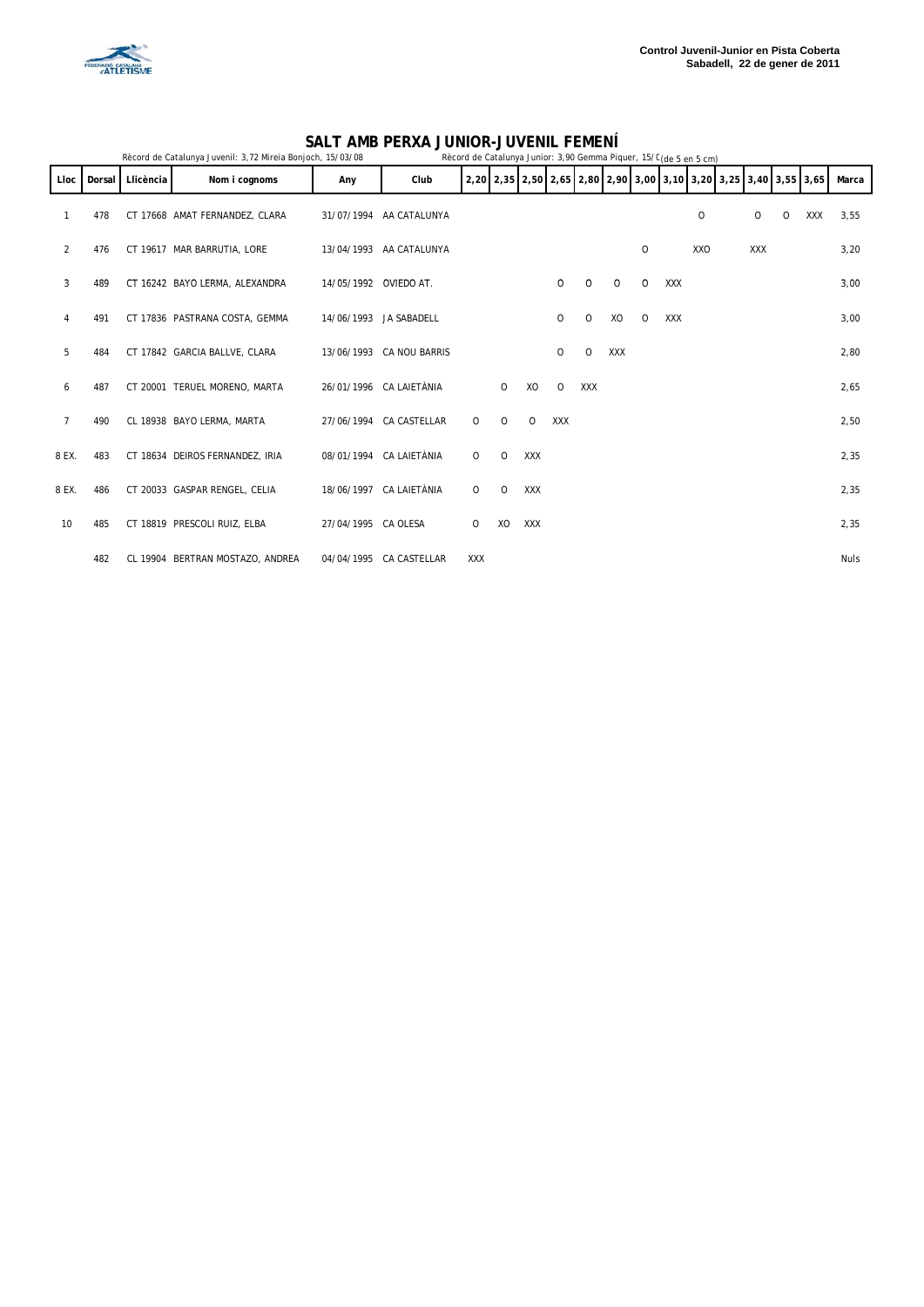

#### **TRIPLE SALT JUVENIL FEMENÍ**

|             |        |           |                                        |            |                    |       |       |       |      |       |       | Rècord de Catalunya Juvenil: 12,31 Tania Jimenez, 27/02/( |
|-------------|--------|-----------|----------------------------------------|------------|--------------------|-------|-------|-------|------|-------|-------|-----------------------------------------------------------|
| <b>Lloc</b> | Dorsal | Llicència | Nom i cognoms                          | Any        | Club               |       | 2     | 3     | 4    | 5     | 6     | Marca                                                     |
|             | 477    |           | CT 17650 RAMOS GANDIA, ARIADNA         | 05/01/1994 | CA IGUALADA        | 11.79 | 11.98 | 12,09 | X    | X     | 12,26 | 12,26                                                     |
| 2           | 499    |           | CT 17398 LASIERRA GARCIA, JENNIFER     | 07/04/1994 | AVINENT MANRESA    | 11,02 | 10,94 | 9,68  | 9,29 | 10,61 | 10.66 | 11,02                                                     |
| 3           | 271    |           | CT 17974 PURIFICACION MARTOS, PATRICIA | 14/06/1994 | CA MONTORNÈS       | 10,78 | 10,85 | 10,72 | X    | 10,47 | 10.85 | 10,85                                                     |
| 4           | 266    |           | CT 18886 BERNAT PUIG, MERITXELL        | 05/08/1994 | <b>JA SABADELL</b> | X     | 9,96  | X     | 9,64 | X     | 10,18 | 10, 18                                                    |
| 5           | 270    |           | CT 17680 GARCIA LOPEZ, GEMMA           | 21/01/1994 | CORNELLÀ AT.       | 9,65  | 9.77  | X     | 9,40 | X     | X     | 9,77                                                      |
| 6           | 269    |           | CT 17901 SUÑE GALAN, MIREIA            | 06/05/1995 | FC BARCELONA       | χ     | 9,00  | Χ     | 8,42 | 8,70  | 8,52  | 9,00                                                      |

#### **TRIPLE SALT JUNIOR FEMENÍ**

|             |     |                    |                                   |            |                    |   |   |       |       |   |       | Rècord de Catalunya: 12,51 Ester Garcia, 05/02/89 |
|-------------|-----|--------------------|-----------------------------------|------------|--------------------|---|---|-------|-------|---|-------|---------------------------------------------------|
| <b>Lloc</b> |     | Dorsal   Llicència | Nom i cognoms                     | Any        | Club               |   |   | 3     | 4     | 5 | 6     | Marca                                             |
|             | 272 |                    | CT 16570 APARICIO VIADE, CARLA    | 21/05/1993 | JA SABADELL        | X | X | 10,14 | 10,09 | X | 10,61 | 10,61                                             |
|             | 273 |                    | CL 18280 RODRIGUEZ CAMARA, OMAYRA | 28/11/1993 | CA GRANOLLERS      | X | X | 10,47 | 10.14 | X | X     | 10,47                                             |
|             | 267 |                    | CT 16149 GARCIA LANZAS, ESTER     | 16/04/1992 | ISS - L'HOSPITALET | X | X | X     | X     | X | X     | <b>NULS</b>                                       |